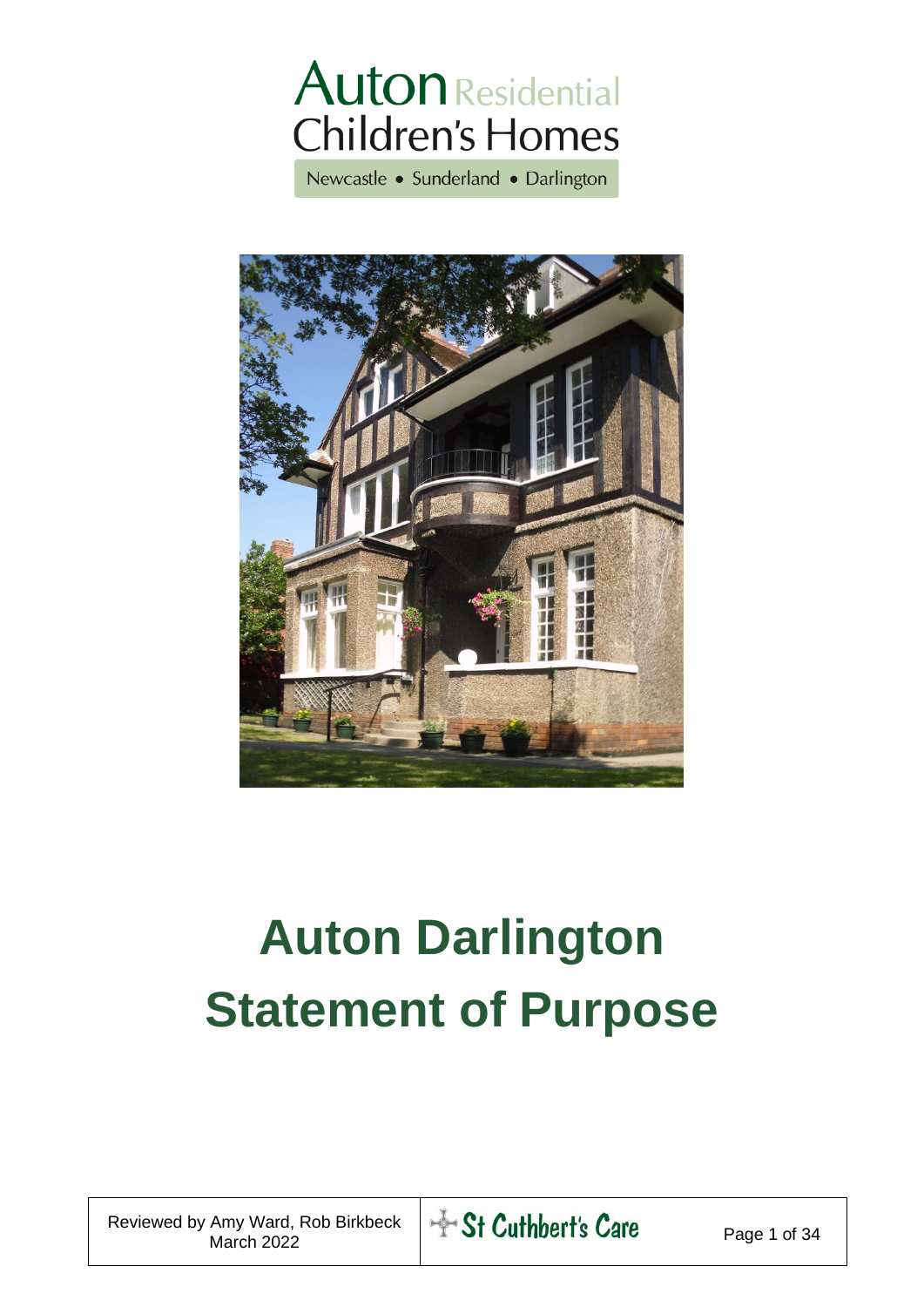#### **CONTENTS**

#### **Quality and Purpose of Care**

**1.** A statement of the range of needs of the children for whom it is intended that the

children's home is to provide care;

**2.** Details of the children's home's ethos, and the outcomes that the children's home seeks to achieve and its approach to achieving them;

**3.** A description of the accommodation offered by the children's home, including—

(a) how accommodation has been adapted to the needs of children cared for by the children's home;

(b) the age range, number and sex of children for whom it is intended that accommodation is to be provided;

(c) the type of accommodation, including sleeping accommodation;

**4.** A description of the location of the children's home;

**5.** The arrangements for supporting the cultural, linguistic and religious needs of children accommodated in the children's home;

**6.** The arrangements for dealing with complaints;

**7.** Details of how a person, body or organisation involved in the care or protection of a child can access the home's child protection policies or the behaviour management policy.

#### **Views, Wishes and Feelings**

**8.** A description of the children's home's approach to consulting children about the

quality of their care;

**9.** A description of the children's home's policy and approach in relation to -

(a) anti-discriminatory practice in respect of children and their families; and

(b) children's rights.

#### **Education**

**10.** Details of provision to support children with special educational needs;

**11.** If the home is registered as a school, details of the curriculum provided by the home and the management and structure of the arrangements for education;

**12.** Where the children's home is not registered as a school, the arrangements for children to attend local schools and the provision made by the children's home to promote the educational attainment of children.

#### **Enjoyment and Achievement**

**13.** The arrangements for enabling children to take part in, and benefit from, a variety of activities that meet their needs and develop and reflect their creative, intellectual, physical and social interests and skills.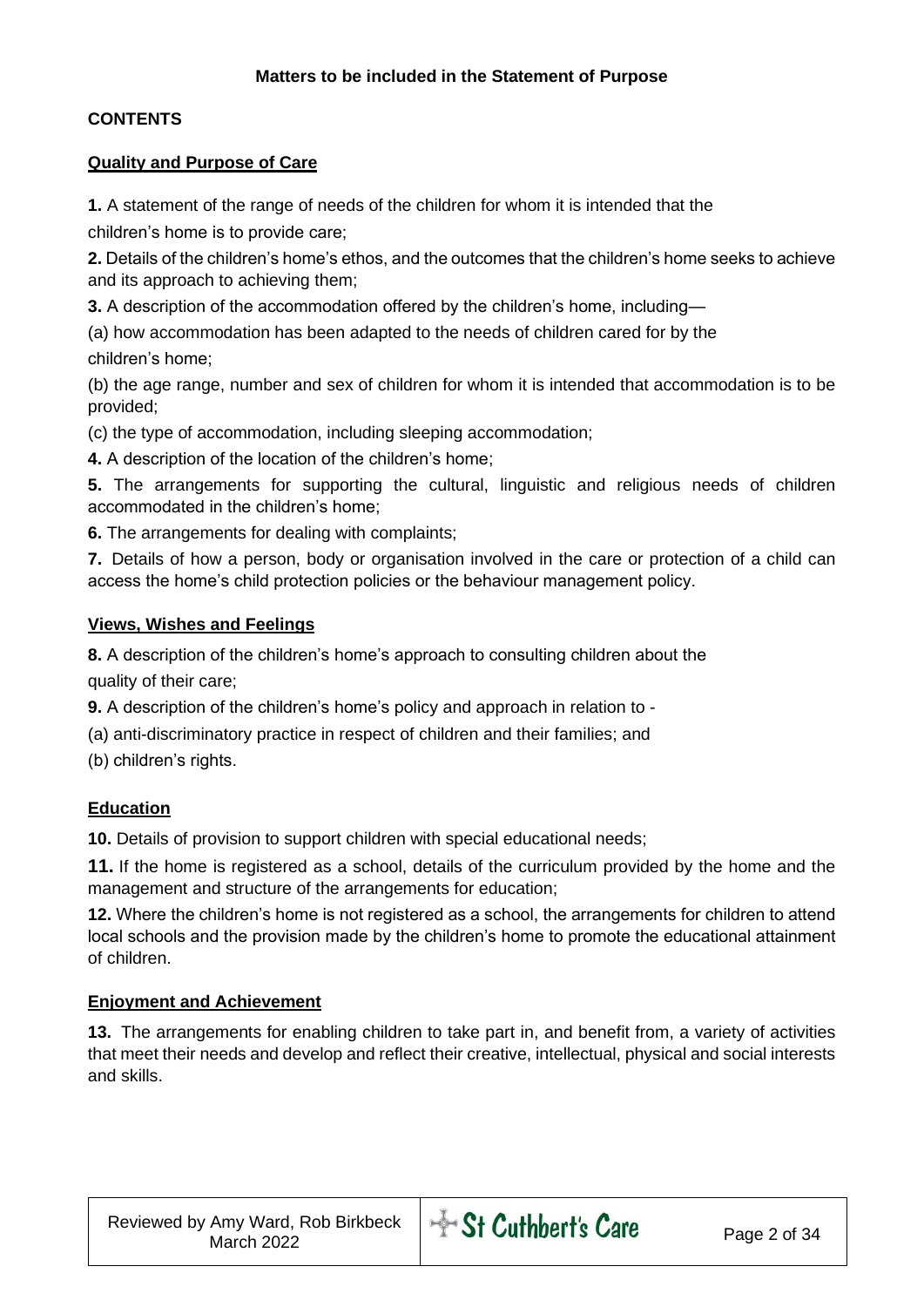#### **Health**

**14.** Details of any healthcare or therapy provided, including—

(a) details of the qualifications and professional supervision of the staff involved in providing any healthcare or therapy; and

(b) information about how the effectiveness of any healthcare or therapy provided is measured, the evidence demonstrating its effectiveness and details of how the information or the evidence can be accessed.

#### **Positive Relationships**

**15.** The arrangements for promoting contact between children and their family and friends.

#### **Protection of Children**

**16.** A description of the children's home's approach to the surveillance and monitoring of children accommodated there;

**17.** Details of the home's approach to behavioural support, including information about -

(a) the home's approach to restraint in relation to children; and

(b) how persons working in the home are trained in restraint and how their competence is assessed.

#### **Leadership and Management**

**18.** The name and work address of -

(a) the registered provider (including details of the company owning the children's home);

(b) if nominated, the responsible individual;

(c) if applicable, the registered manager.

**19.** Details of the experience and qualifications of staff working at the children's home, including any staff commissioned to provide education and health care.

**20.** Details of the management and staffing structure of the children's home, including arrangements for the professional supervision of staff employed at the children's home, including staff that provide education or health care.

**21.** If the staff working at the children's home are all of one sex, or mainly of one sex, a description of how the children's home promotes appropriate role models of both sexes."

#### **Care Planning**

**22.** Any criteria used for the admission of children to the children's home, including any policies and procedures for emergency admission.

**23.** Additional Matter.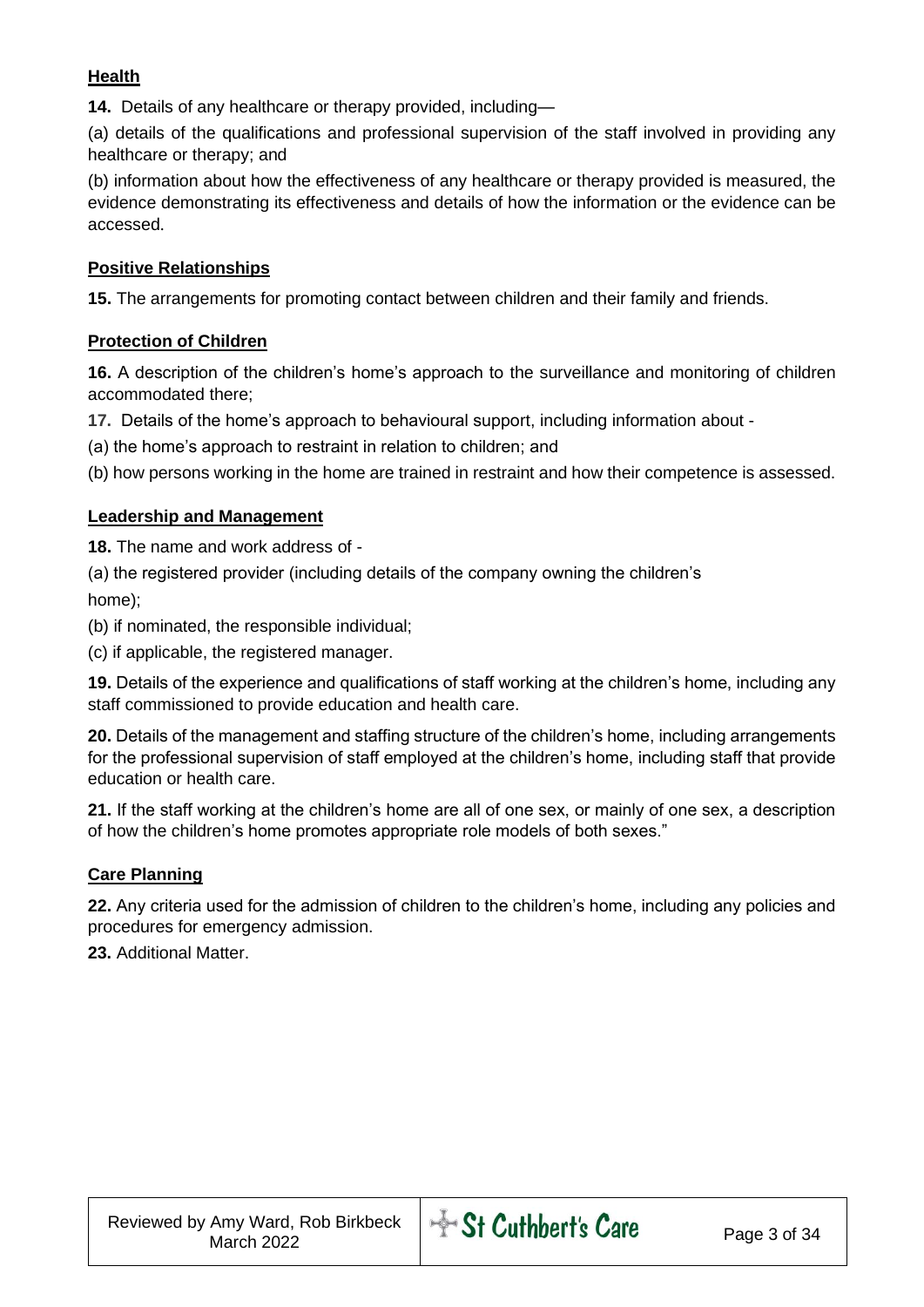### **Auton Darlington Children's Residential Home Statement of Purpose**

#### **Quality and Purpose of Care**

#### **1. A statement of the range of needs of the children for whom it is intended that the Children's home is to provide care.**

Auton Darlington provides a safe and secure therapeutic living experience for up to six children of either gender, aged from seven to 17 years old on admission, where they can learn constructive and adaptive methods of dealing with negative experiences and emotions. We are registered with Ofsted as a children's residential home that may provide care and accommodation for children and young people with emotional and/or behavioural difficulties (EBD).

We offer permanent placements that provide a period of stability and support to children and young people, assisting them to move into independent living, move back home or into a foster placement. It is unusual for a young person to remain at Auton Darlington post 18, however in exceptional circumstances, and if in the best interest of the young person, this is possible. This would be for a limited time and with a clear transition plan in place. Clear timescales would be agreed and there would be regular review of the transition plan to monitor effectiveness and outcome.

Each individual placement is carefully assessed during our referral procedures to ensure that the needs and outcomes of the individual child or young person can be successfully met, should they be placed with us. Special consideration is also given to the children currently being cared for at Auton Darlington to ensure that their care is not compromised and that the needs of all young people currently placed can be met.

Staff have high apitrations for the young people and expect nothing less then a good parent would in all aspects of their life both inside and outside of the home.

#### **2. Details of the children's home's ethos, and the outcomes that the children's home seeks to achieve and its approach to achieving them.**

Auton Darlington Children's Residential Home aims to provide a safe, nurturing living environment where children and young people can feel valued as individuals with individual talents, strengths and capabilities. We seek to provide care and support that is ambitious and stimulating to encourage each child or young person to develop, thrive and fulfil their personal potential. We place the needs of the young people at the centre of all we do; promoting choice and independence in an environment that respects privacy, rights and dignity.

We seek to provide residential care that is outward facing and is committed to working with families and wider systems of professionals in order to ensure the best possible outcomes for young people in our care. We deliver a flexible, imaginative and individually tailored service that promotes equality and individuality. In all aspects of our parenting approach we endeavour to care for young people within an ethical manner. To protect the young people from harm and help them recover from the trauma they have experienced.

We have an experienced and suitably trained staff team that is fully committed to meeting the needs of the young people. Our comprehensive range of policies and procedures ensure that all staff adhere to practices that safeguard the welfare of the young people and meet all legislative requirements.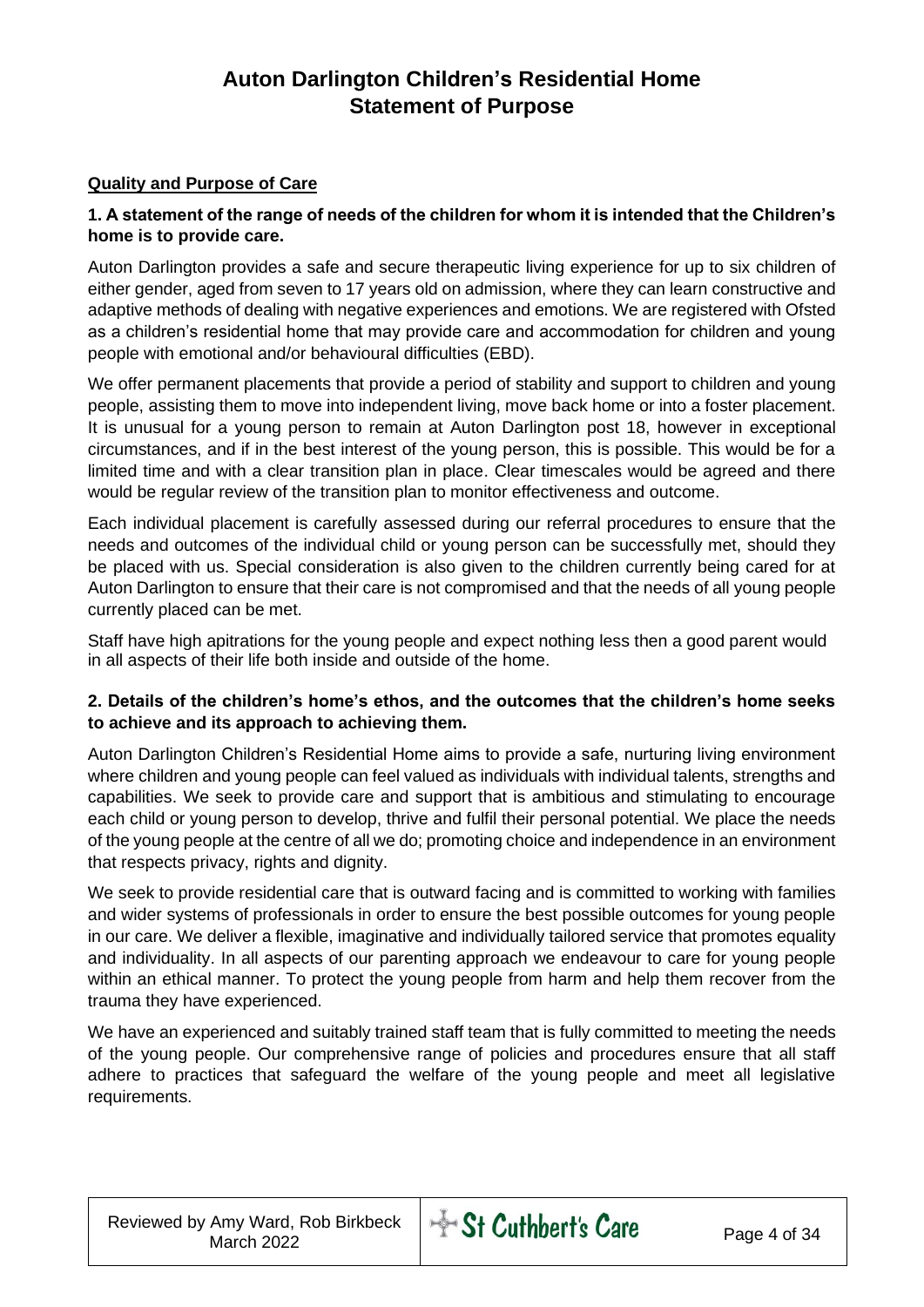#### **The Aims of Auton Darlington**

- To provide a non-institutional therapeutic environment based on an atmosphere of approval and acceptance of the individual as a unique person with a background, personality and choices of their own.
- To create an atmosphere where young people can learn to value and develop personal relationships by providing situations and experiences that develop trust, self-esteem and mutual respect.
- To provide a child-centred environment to enable young people to receive positive role modelling and guidance, through continuity of reliable relationships and consistent nurturing care.
- To assess the strengths and needs to create an individual placement care plan, which secures optimal outcomes for the young person in line with current legislation
- To provide a safe, non-judgmental environment to encourage age-appropriate development and a positive future.
- To maintain an effective staff rota to meet the individual needs of the children placed at the home.
- To work in close partnership with other agencies, in order to ensure the stability and well-being of the placement, along with optimal opportunities for the young person.
- To provide outreach support to the young person and their family members through contact with significant staff members.
- To offer support for a move to independent or supported living if deemed appropriate.

#### **The Objectives of Auton Darlington**

To have in place a staff team:

- Who practice with an anti-oppressive approach.
- Who provide a strong ethos of unconditional positive regard.
- Who can nurture, care and offer a non-judgmental environment.
- Who are aware of professional boundaries and have a good knowledge of child development.
- Who offer a home environment, where children feel safe with boundaries and protection.
- Who will act as role models, will be honest and open and who will offer the child and young people alternative methods of coping.
- Who will act as advocates to ensure and promote the rights of the children and young people and to ensure that they are involved in discussions and decisions relating to their lives.
- Who will positively encourage anti-discriminatory behaviours and attitudes.
- Who will encourage acceptable behaviour enabling the children and young people to understand the issues of equality and diversity through house meetings, key worker sessions and daily living situations.

#### **Achieving Positive Outcomes**

At Auton Darlington, a high priority is placed on achieving positive outcomes for children and young people in our care. We strive to make a difference to the lives of our children and young people and wish to support the young person in maximising their potential.

Auton Darlington works closely with the child, family/significant others and care team in identifying appropriate long term goals for the young person through the review and consultation process. These goals or targets are then incorporated into the young person's individual placement plan and monitored closely via the young person's individual placement care plans.

The young person is encouraged to participate in the development and review of their individual care plans, and is central to this process. The areas monitored are based on the quality care standards.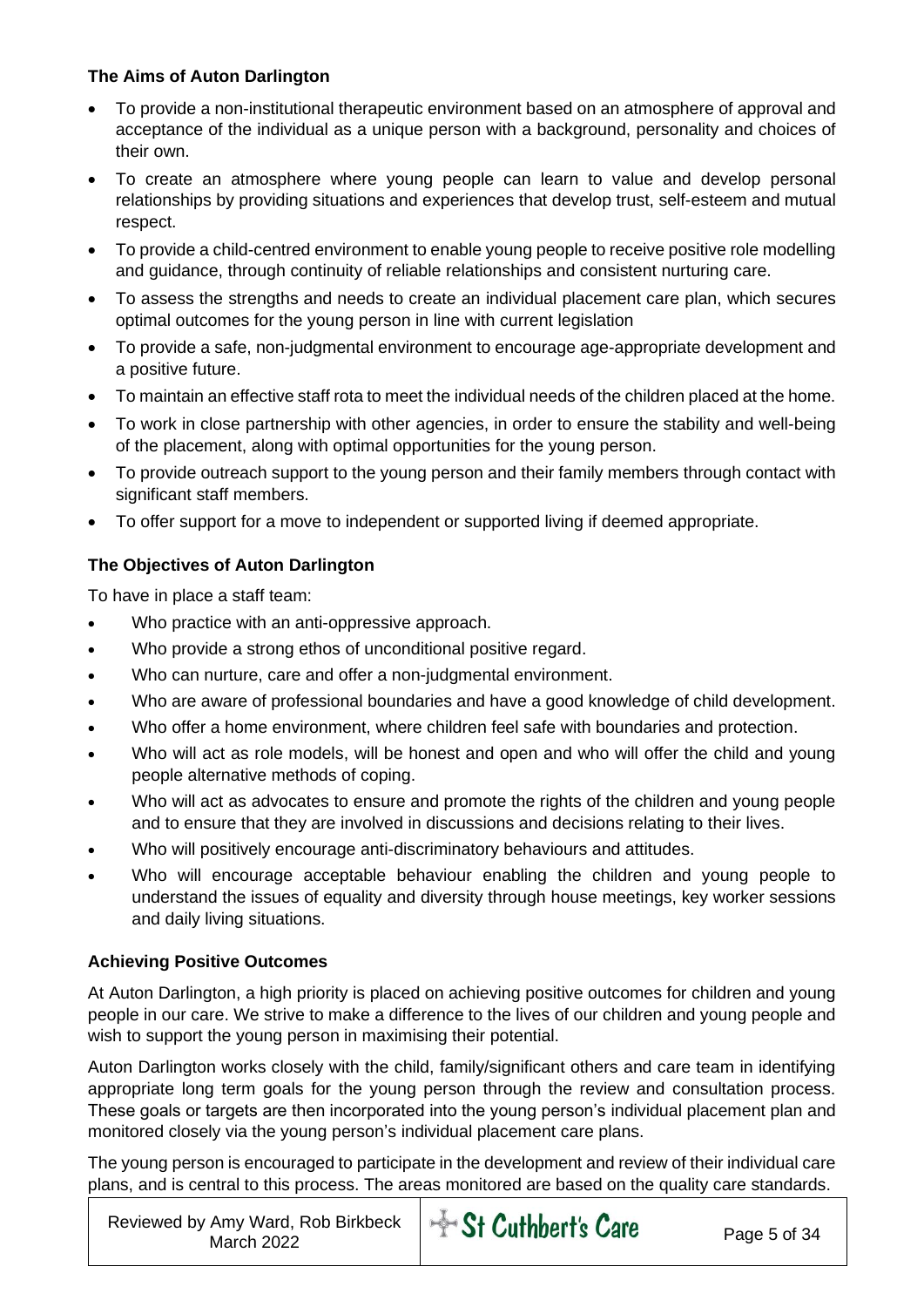Auton Darlington measures the effectiveness of the targets set within the young person's care plans on a monthly basis. Care plan monitoring allows for the young person's outcomes to be measured numerically and analysis to take place to establish how the young person's outcomes are being met and whether the young person is on target for achieving their long term goal. This process allows us to identify strengths and highlight these to the young people, building on confidence and self esteem and celebrating success through appropriate rewards and positive consequences. Areas identified as not being achieved are considered carefully and highlighted within multi agency reviews and reports to identify how this can be achieved in the future, again keeping the young person central to this process.

Auton Darlington is proud of the progress made by the young people in our care and the excellent outcomes they have achieved. We feel keeping the young person central to this process allows for them to take ownership of the targets set, have a clear voice in how they are cared for and the outcomes they want to achieve and take pride in their successes.

#### **3. A description of the accommodation offered by the children's home, including— (a) how accommodation has been adapted to the needs of children cared for by the children's home;**

Auton Darlington is a large detached house with its own private garden where young people can help grow their own fruit and vegetables should they wish. The young people are also encouraged to help garden, grow flowers/plants and maintain the hanging baskets. The garden has many games for young people to play as well as picnic benches and a BBQ in the summer months.

The home is warm, homely and inviting. The young people have chosen the décor of the home and have personalised all communal areas. There is a large comfortable living room and dining room.

There is a large kitchen where young people are encouraged to bake and help with cooking meals each day.

There is a homework room which provides educational materials and resources to young people and has access to the internet with appropriate safeguards.

The home has a chill out room used for playing computer games, board games, arts and crafts or generally relaxing and having time away from the rest of the home.

#### **(b) the age range, number and sex of children for whom it is intended that accommodation is to be provided;**

Auton Darlington can accommodate six children of either sex aged from seven years to 17 years upon admittance.

#### **(c) the type of accommodation, including sleeping accommodation.**

All children and young people have their own lockable bedroom. There are five young people's bedrooms. Two bedrooms are located on the second floor of the home and three on the first floor. Young people are able to choose their bedrooms where possible taking into account individual risk assessments and needs. The children are able to decorate and personalise their rooms. Young people have a lockable cupboard in their rooms to keep their valuables safe. Those young people who have medication needs can be supported to self medicate, if this is risk assessed as safe and appropriate by having a lockable medication cabinet in their rooms.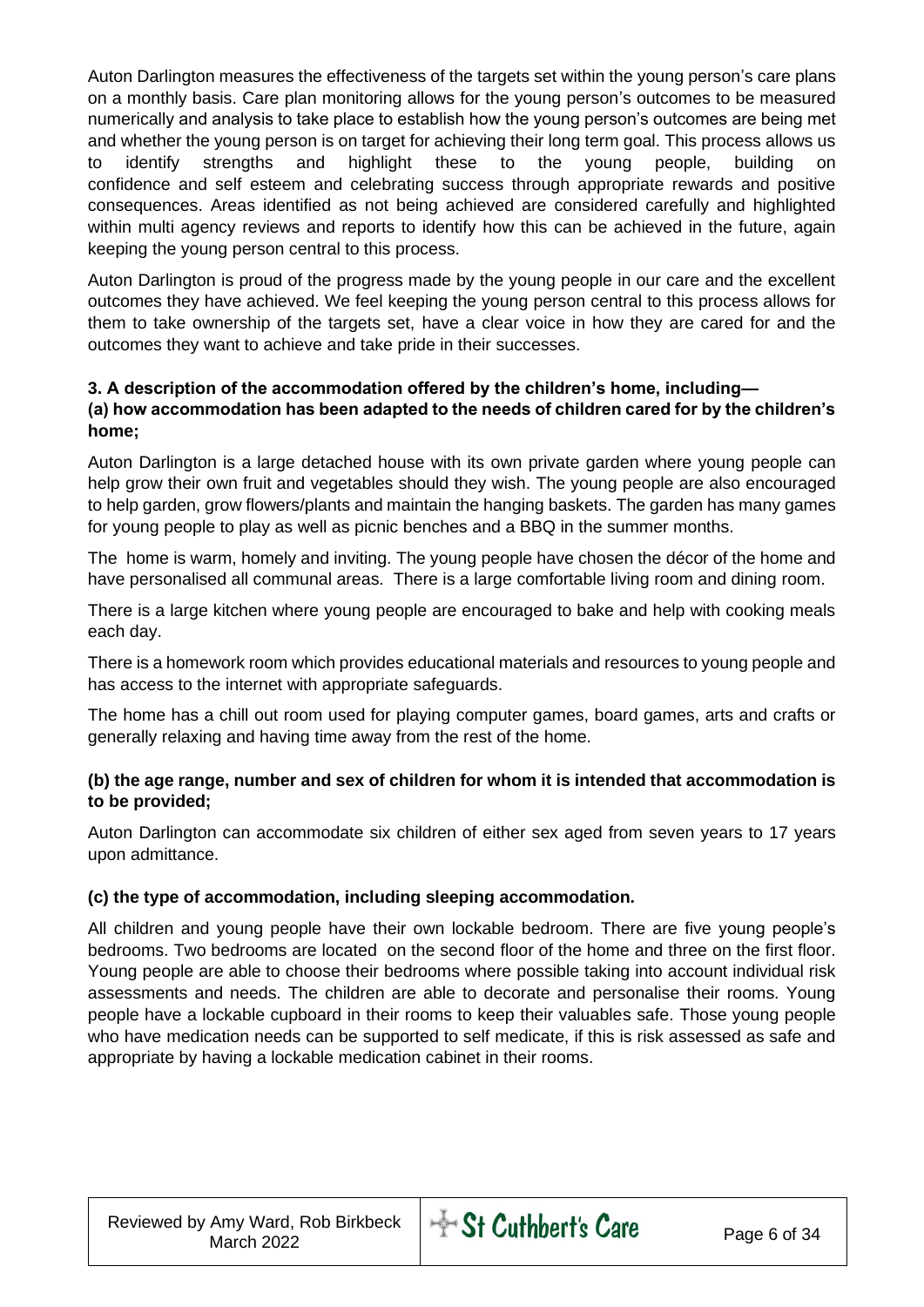#### **4. A description of the location of the children's home.**

Auton Darlington is located in a quiet residential area of Darlington in close proximity of the town centre and local amenities. The home is within walking distance of a leisure centre, including a swimming baths. The town centre boasts a shopping centre, cinema and several restaurants. The home is within walking distance of several parks and playing fields as well as tennis courts.

Darlington train station is a short walk from the home, as are all bus links, making local areas easily accessible from the home.

The home has developed a comprehensive risk assessment of the immediate local area in which the home is placed to ensure the suitability of its location. This was developed in consultation with a variety of professional bodies and organisations including the local safeguarding children's board, neighbourhood police teams, PVP police teams, Darlington County Council, local councillors and the local residents' group. This risk assessment has been shared with all persons who gave input and all other relevant persons involved in the care of our children and young people, including family. A copy of this risk assessment can be provided upon request.

#### **5. The arrangements for supporting the cultural, linguistic and religious needs of children accommodated in the children's home.**

The cultural, linguistic and religious needs of young people will be identified during our thorough referral procedure. There are places of worship locally for all faiths and religions and the young people will be actively supported and encouraged to continue any religious or cultural belief system they may have. We recognise and respect each of our individuals' dignity, privacy, diversity and independence needs. Any linguistic needs will be identified at the referral stage and the home will ensure that the skills, language and understanding of the staff will meet the needs of the young person. Staff will support young people to seek information and advice on all cultures and religions if required.

#### **6. Details of who to contact if a person has a complaint about the home and how that person can access the home's complaints policy.**

Every child and young person has the right to complain about their care or any other issues affecting them while they are at Auton Darlington.

Copies of our leaflet "How to Complain" are given to our young people and are kept in the home; each young person is made aware of his/her rights and the procedures involved in both informal and formal complaints on their admission to Auton Darlington. This includes the details of who they can contact to submit a complaint. This is again revisited regularly during children's meetings.

The young people are provided with information and resources to enable them to submit a complaint about the home to an external organisation, should they choose to. This includes how to contact OFSTED, NYAS, Children's Rights Commissioner, social worker and IRO. Stamped addressed envelopes, pay phone and internet for email have been provided to the children to enable them to submit a complaint, without the need to request assistance from staff. Should the child or young person require support to make a complaint, this will be provided and the child and young person consulted about whom they would like to support them.

St Cuthbert's Care has a procedure for all Comments, Concerns and Complaints. This procedure is shared with a child's family and care team upon admittance and a copy of the procedure is sent to significant persons annually or sooner if this has been amended. A copy of this document is available on request. This document is held both in the home and additionally in electronic format, should this be required.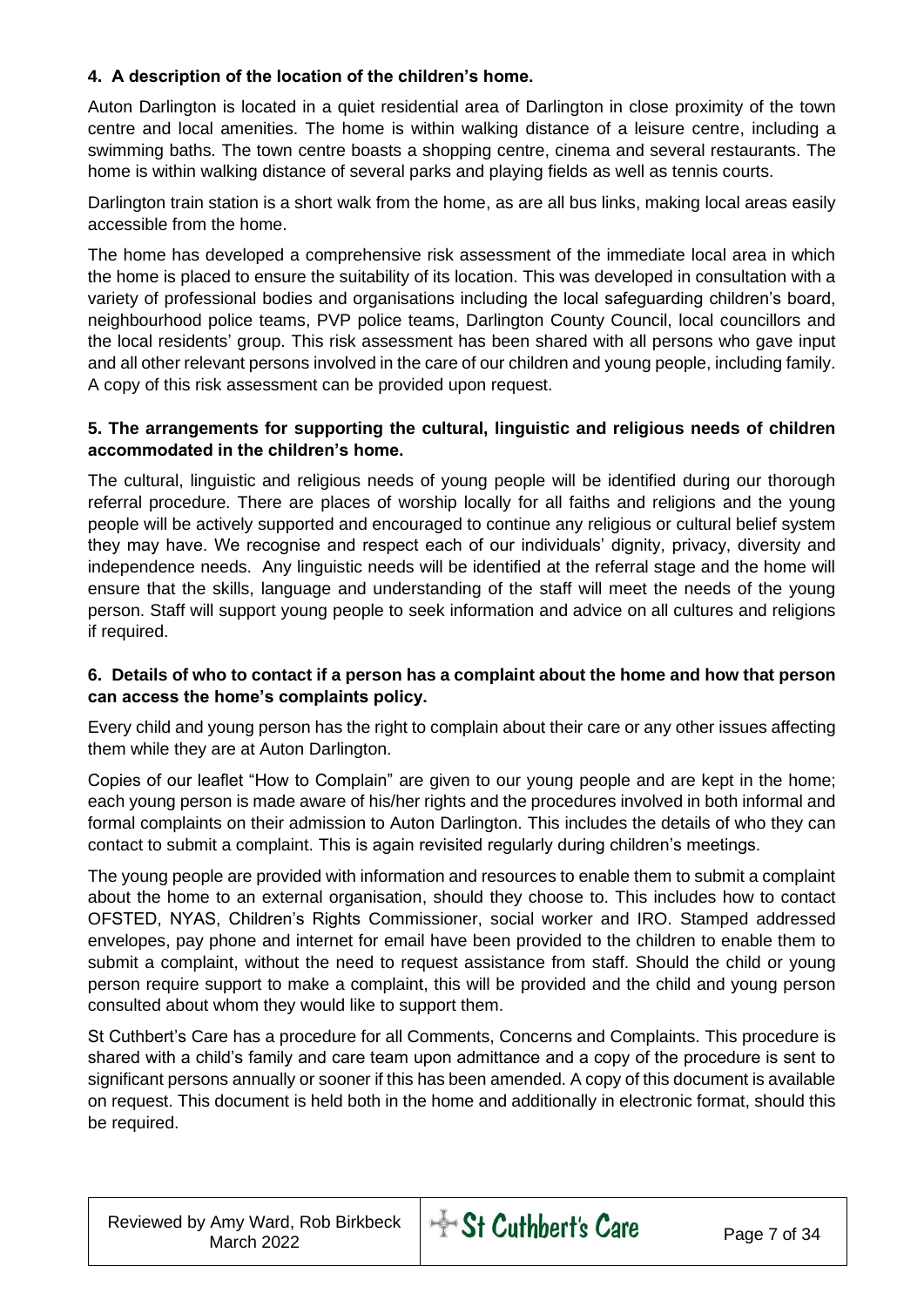All complaints will be responded to immediately in line with the complaints policy and procedure. The level of complaints will be monitored on a regular basis by the home manager.

NYAS, an independent agency, will visit the home to carry out visits by an independent person on a monthly basis. The young people will be able to talk and give their views on any issues that may be concerning them through this process.

#### **7. Details of how a person, body or organisation involved in the care or protection of a child can access the home's child protection policies or the behaviour management policy.**

Auton Darlington is committed to working in partnership with external agencies and significant stakeholders to ensure that our home's child protection policies are robust, transparent and developed in line with local and national policy and current legislation. Auton Darlington ensures that the home's child protection policies are agreed by the relevant professional bodies and we do not work in isolation

Auton Darlington works cohesively with local authorities to promote the safety of all young people in their care. The Auton Darlington Safeguarding Policy and Procedure is submitted for agreement to the host and placing Local Safeguarding Children's Partnerships.

The home's child protection policies are submitted to all significant stakeholders upon admittance of a child or young person and again upon any review made to this document. The Manager regularly consults with professionals involved in the care and protection of children placed in the home, as part of the home's monitoring process. This includes reviewing the home's child protection policies and inviting professionals to request literature or policies they require.

The home's policies and procedures are held within the home, both in electronic and written formats, and can be provided on request to those who require them.

#### **Auton Darlington Safeguarding Policy**

Auton Darlington recognises and is committed to fulfilling its statutory and moral responsibilities with regard to the protection of children and young people from harm.

Auton Darlington adheres to the following documentation:

- The St Cuthbert's Care Safeguarding Children Policy
- The Auton Darlington Safeguarding Policy and Procedure
- The Auton Darlington Sexual Exploitation Policy
- The Auton Darlington Bullying and E-Safeguarding Policy
- The Auton Darlington Children's Complaints Policy
- Darlington Safeguarding Children Procedures
- LSCB Safeguarding Children Procedures of those children placed outside of Darlington
- The UN Convention on the Rights of the Child
- The DFE publication "Working Together to Safeguard Children" 2018

The St Cuthbert's Care procedures are underpinned by fundamental values that are central to the work of the agency:

- 1. Respect for all persons
- 2. Confidentiality
- 3. Non-judgmental attitudes
- 4. Individual rights to self-determination
- 5. Non-discrimination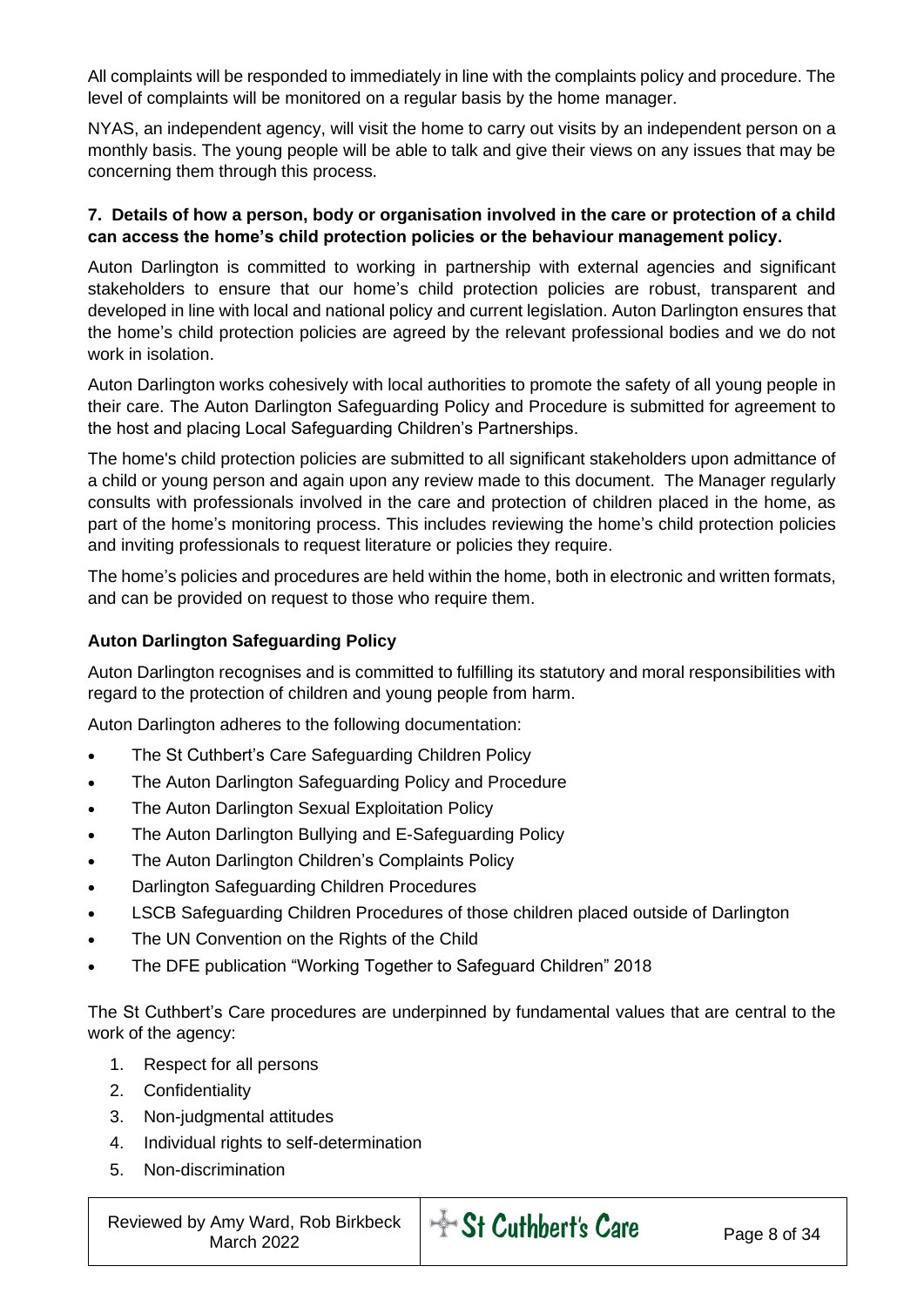The children and young people will be encouraged to respect the safety of all members of the home.

The staff team will act as role models and will actively discourage behaviour which may cause harm emotionally, physically and/or sexually.

The staff team and children will treat one another with dignity and respect, sensitivity and fairness.

All young people will have individual risk management plans that are regularly reviewed. It is standard practice for all bedroom doors at Auton Darlington to have alarms attached. This is an effective risk management strategy for all of the young people placed in the home. Should a young person be risk assessed as not requiring a bedroom door alarm for safeguarding or care purposes, then their individual door alarm can be omitted. This is agreed with the child/young person, their family and care team.

Child protection/safeguarding incidents will be reported to the appropriate people concerned. The process of such reporting will strictly follow Safeguarding Procedures and will reflect the seriousness of the incident.

#### **Safeguarding Children from Abuse by Sexual Exploitation**

Auton Darlington believes it is important that all children and young people develop the knowledge and skills to make safe and healthy choices about relationships and sexual health to avoid situations that place them at risk of sexual exploitation. Children and young people who are sexually exploited are the victims of child abuse and should be safeguarded from further harm.

Due to the nature of sexual exploitation, it is very common for children and young people not to recognise that they are being abused or coerced. Exploitation can involve varying degrees of coercion, intimidation and enticement, including unwanted pressure from peers to have sex, sexual bullying (including cyber bullying) and grooming for sexual activity via introduction into 'party' lifestyles forming 'casual' social relationships.

There are noticeable links between young people involved in sexual exploitation and other behaviours, such as running away from home or care, bullying, self-harm, drug and alcohol misuse. In addition, some children might be particularly vulnerable to exploitation because of factors such as difficult or abusive childhood experiences or educational under achievement.

Auton Darlington are committed to working with other agencies such as Erase and Barnardos, and our local safeguarding children's board, to ensure robust policies and procedures are in place at Auton Darlington, to reduce the risk of sexual exploitation. This includes ensuring the home has an appropriate identified link with the local police in ensuring the home's procedures and responses are appropriate to the needs of the local areas in safeguarding our children, and ensuring a police protocol is in place.

Auton Darlington liaise with the Erase team in Darlington and other local areas our children may frequent to ensure that our knowledge of risk and risk areas remains current and up to date and ensure any intelligence gathered through our work is shared appropriately with those agencies responsible for safeguarding children at a local level.

Auton Darlington adheres to the following documentation:

- Auton Darlington Sexual Exploitation Policy
- Auton Darlington Safeguarding against Sexual Exploitation Procedures
- Auton Children Missing from Care Policy
- Auton Darlington Missing from Home Return Keyworking Session Policy and Procedure
- Philomena Police Protocol for Missing from Home.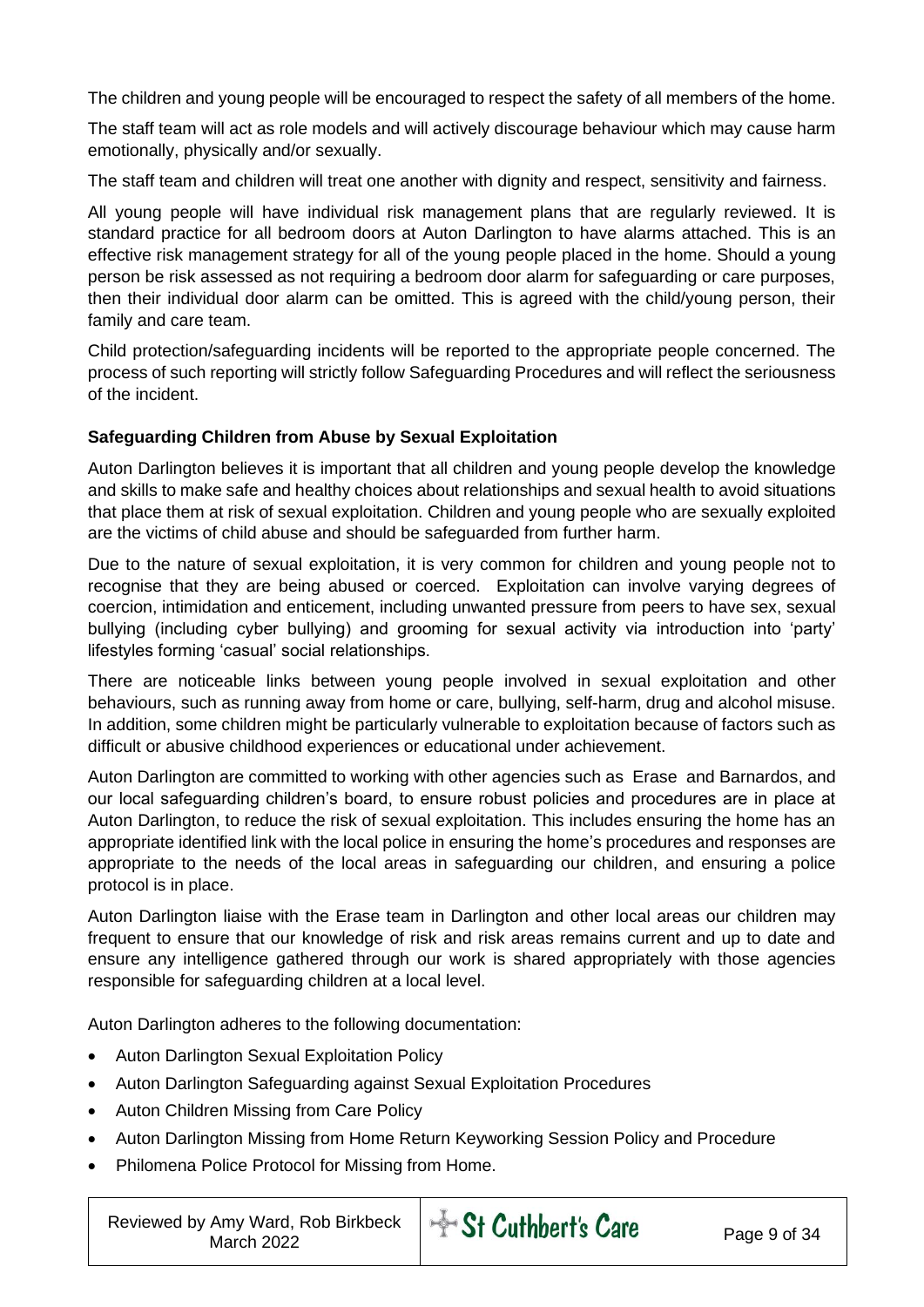Those children and young people identified as being at risk from Child Sexual Exploitation will have this risk clearly identified throughout their care planning to ensure appropriate measures are in place to safeguard. This includes a specific risk assessment, and risk of abuse through sexual exploitation, for children. This is developed as a multi agency response and strategies outlined are reviewed regularly.

All staff at Auton Darlington will receive training in Safeguarding Children against Abuse by Sexual Exploitation.

#### **Missing from Home Procedures**

Residential childcare practitioners can be faced with situations where a child or young person may be missing from home for a variety of reasons. If staff members are aware that there is a likelihood that a young person may go missing from home, they would talk to the child in order to gain a stronger understanding of their thoughts, wishes and feelings. In such situations, responses will be made in accordance with the young person's risk management plan. This document determines if there is justification to hold the young person to avoid the likelihood of significant harm through missing from home. This decision will always be made in collaboration with the parties who have parental responsibility for the young person.

All children and young people should be educated that going missing from home is not a positive measure for dealing with any difficulty. It is the role of the staff team to make the children/young people aware that missing from home is dangerous and places them at significant risk. Staff will be proactive in their approach and use their relationships with individual children/young people as a tool to support a learning process towards choosing alternative measures to deal with difficult situations.

At Auton Darlington, an emphasis is placed on reducing the risk of harm through this behaviour by appropriate staff support during these incidents. For those young people where missing from home is an identified risk taking behaviour, this risk is clearly identified within their individual risk management plans and appropriate strategies identified. These are individualised however, for those children deemed at higher risk, should they attempt to go missing; the ethos within the home is to prevent this through intensive staff support. This includes observing the young person, to prevent leaving adult sight when they have left home without permission, with the aim of being able to intervene to prevent harm should this be required. This has been a proven effective strategy and reduced incidents of missing from home significantly. This technique has allowed our young people to be given the clear message that staff care and will safeguard them.

The Auton Darlington's missing from home policy, procedures and protocols have been developed in partnership with our local police agency responsible for the coordination of children missing from home or care. These have been approved by the relevant body and this information has been submitted to the local police teams to enable swift and effective response should this be required.

The potential risks posed through running away from home are discussed regularly within children's meetings, encouraging young people to gain stronger insight of the dangers. Staff members will use professional judgement as corporate parents to enable children/young people to understand the use of police in such circumstances and the outcome of high profile cases where children/young people have 'run away'.

Young people are encouraged to access independent advocates to discuss their worries and concerns when considering running away from home or upon return from running away. This forms part of our return home procedure. Auton Darlington recognises that young people do not run away for no reason.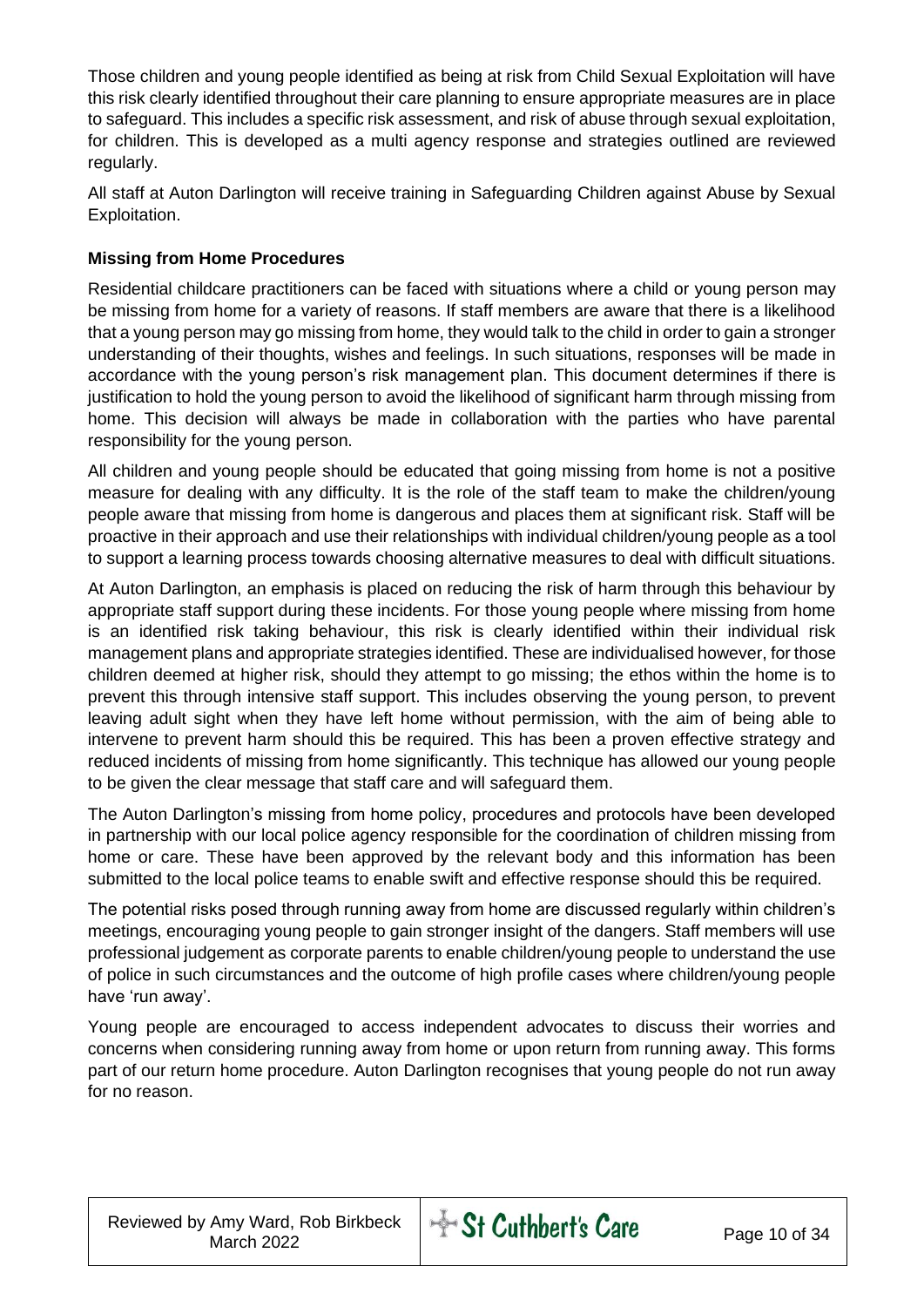Auton Darlington has developed a Missing from Home Return Keyworking Session Procedure. This is to be carried out when the young person has safely returned, has been warmly welcomed home and is calm and able to reflect on the behaviour. The aim of this procedure is to provide a learning outcome and to identify pull/push factors for the use of this behaviour as a coping strategy. It is primarily a safeguarding tool to establish risk of harm when missing. This is not an independent interview and does not replace the independent visit required by the home's policies, procedures and protocols.

The main aims of this procedure are;

- To seek an understanding of the pull/push factors involved
- To seek an understanding of the young person's motivation for going missing
- To assess the risks to which they may have been exposed whilst missing
- To explore and advocate for the young person's current and future wishes and to access independent advocates on their behalf should they wish to
- To explore with the young person positive alternative options to going missing in the future, so that, if the same motivation/situation arises, they have considered what action to take instead of leaving the home
- Reduce risk taking behaviour
- Monitoring trends and patterns of concern



#### **Bullying**

Bullying is the wilful, conscious desire to hurt, threaten or frighten someone else putting him/her under stress. Bullying is aggression, physical, verbal or psychological, although not all aggression is necessarily bullying.

St. Cuthbert's Care acknowledges the serious and often devastating nature of bullying and recognises it as a form of abuse. St Cuthbert's Care, therefore, views bullying as unacceptable and seeks to combat it within its child protection responsibilities. The agency is committed to combating this form of abuse by raising awareness of it among our staff and the children and young people in our care. This is in support of our core values, in line with the UN Convention of the Rights of the Child and is stated within our Safeguarding Procedures, that "all children have the right to protection from exploitation, including physical, emotional and sexual abuse".

Bullying can take place on a number of grounds including race, gender, disability, sexual orientation, and can take many forms including:

- Name calling
- Being physically hit
- Gestures
- **Fxtortion**
- Coercing the victim into acts they do not wish to do
- Exclusion from friendships or peer groups
- Stealing property
- Malicious gossip
- Watching and encouraging bullying behaviour (bystander bullying)
- Sexual Bullying
- Cyber Bullying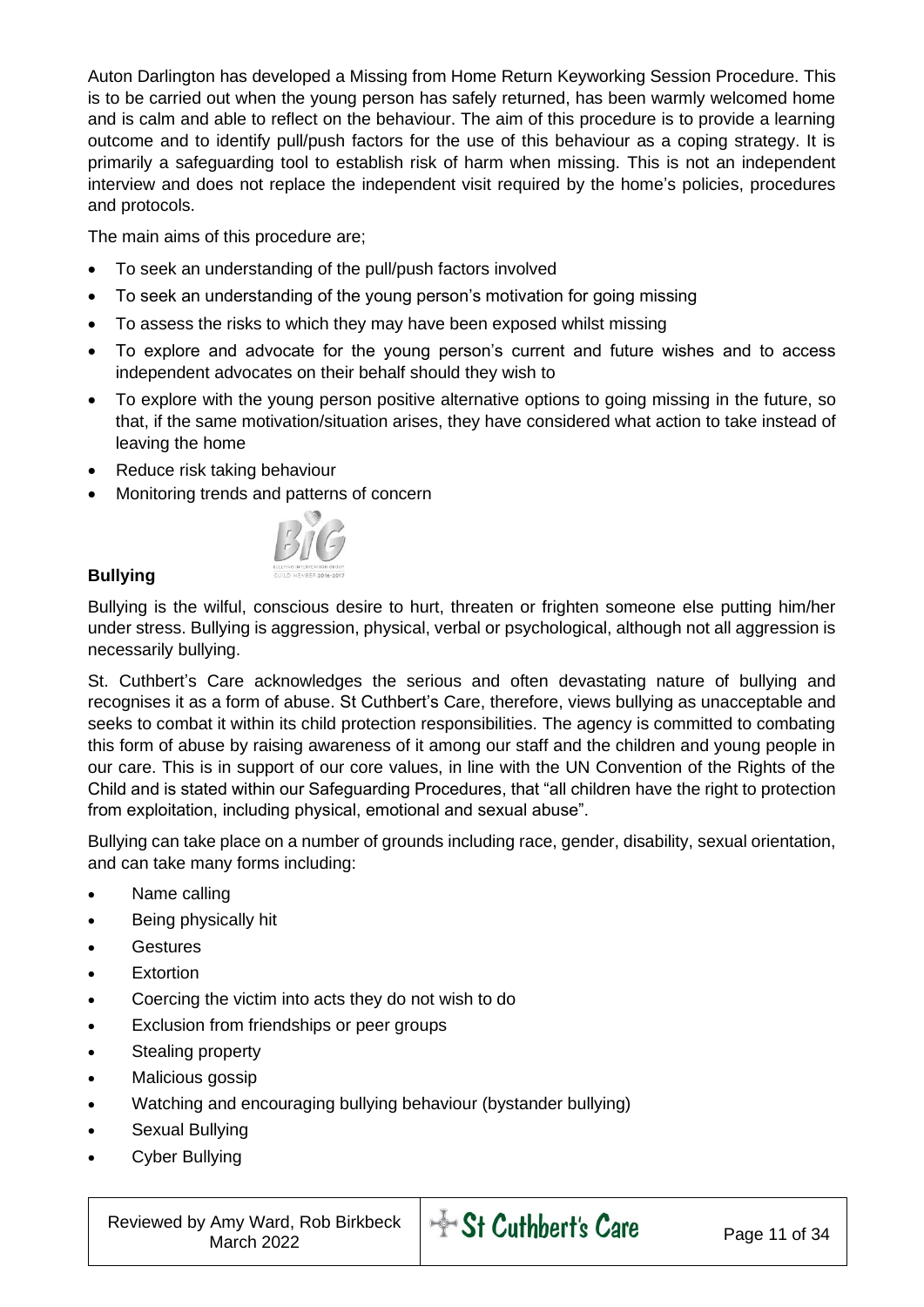The Auton Darlington Anti-Bullying policy provides detailed procedural guidance on countering bullying.

Auton Darlington has worked closely with the Bullying Intervention Group (B.I.G) in improving our service further in this area and we are currently in the process of reapplying for 'The Bullying Intervention Group BIG award'. The B.I.G award is a recognisable award which demonstrates that a school or service takes bullying seriously enough to work towards accepted good practice. It gives parents and children/young people confidence in our approach to bullying and it will help improve outcomes and wellbeing

Auton Darlington has provided the young people with age appropriate information on staying safe from bullying in the form of a child focused leaflet. The young people helped to develop this. It is regularly discussed in house meetings and forms part of the regular agenda. The children and young people fully participated in the work required to be awarded the B.I.G award and the Anti-Bullying Accreditation the home has received. The young people have appointed and anti-bullying mentor.

#### **Views, Wishes and Feelings**

#### **8. A description of the children's home's approach to consulting children about the quality of their care.**

Auton Darlington is committed to enabling children to develop to their personal potential by providing a staff team who are dedicated to using a child-centred approach in all aspects of their work. We encourage young people at Auton Darlington to recognise their own strengths, individuality and potential for development and independence. All individuals working with the children have adopted an empowerment model of practice, which aims to support them to make decisions about their lives and to influence the way Auton Darlington is run. The young people are central to the decision making of the home.

#### **Practical measures towards ensuring consultation:**

#### • **Communication**

Auton Darlington will never assume a child is unable to communicate their views and will ensure the necessary means are provided to enable children to express their wishes and feelings. The care team is committed to minimising barriers to communication in all areas of practice. This includes providing a comprehensive service which can adequately meet the needs of children where English is not their first language, or where a learning disability may impact upon their level of understanding and participation.

#### • **LAC review process**

Auton Darlington is committed to working in partnership with local authorities in order to ensure that all formal documentation is completed, including care plan records and review consultation papers. The care team recognises the challenge of enabling young people to actively participate in these processes and will work creatively in meeting the needs of individual children.

#### • **Children's meetings**

Auton Darlington supports young people to participate in a children's meeting on a regular basis. This is a forum to facilitate consultation about the running of the home. Staff record the contents of the meeting, and actively encourage the children to make their own record of the meeting. Both young people and staff provide agenda items to be explored within the group. This time is also used to plan events and celebrations in the household e.g. birthdays and religious festivals. Staff ensure that any actions are taken forward and feedback given to the young people about the outcomes of any request. This is recorded within the house meeting file.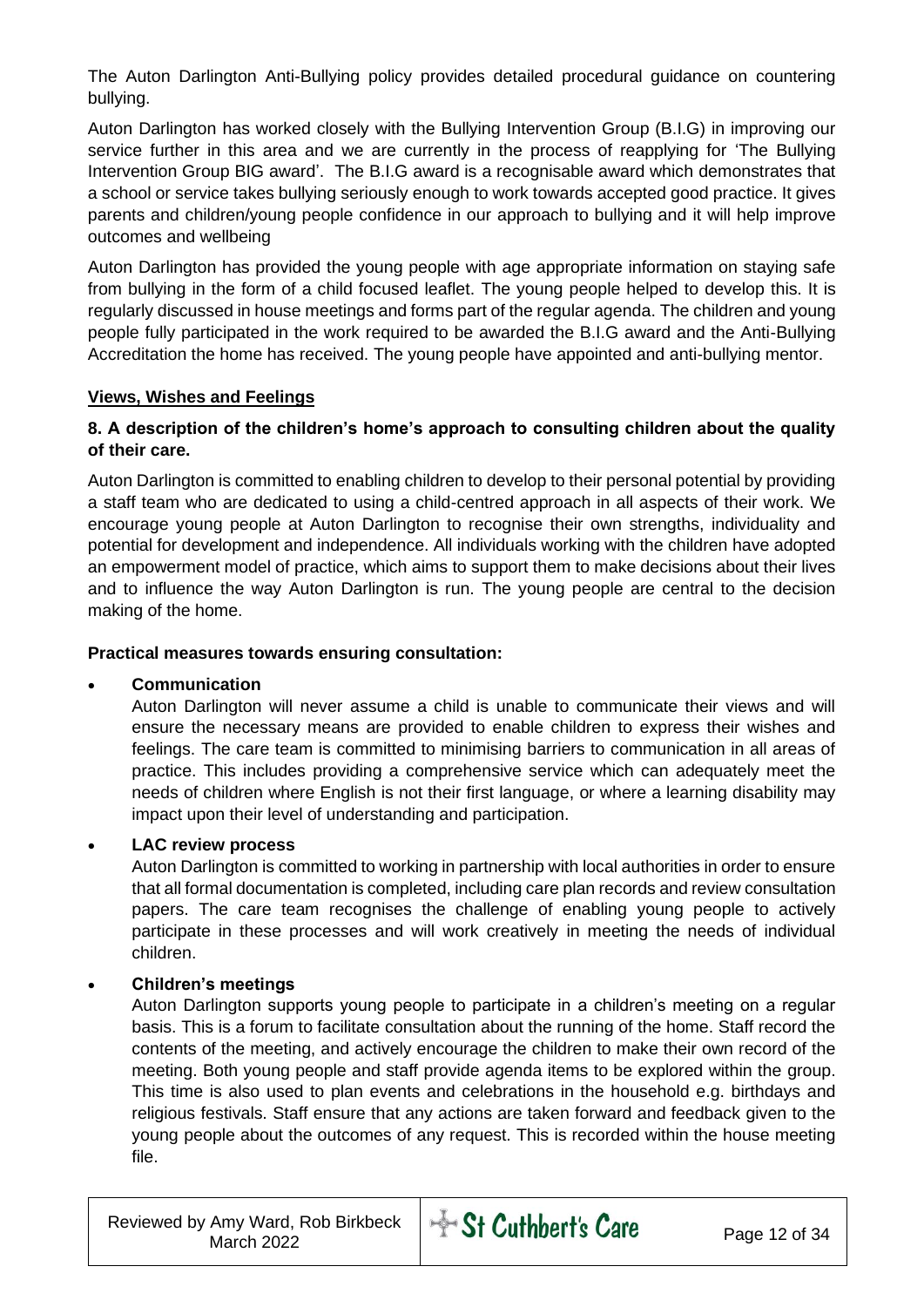Key workers also ensure they seek consultation with the young people to enable them to participate in staff meetings and add items to the agenda for consideration. This encourages partnership working.

#### • **Key worker sessions**

The key worker or a significant other staff member will facilitate a one-to-one session on a frequent basis with the children. This enables children to give their views through the assessment process and promotes consultation. Their views on their placement is regularly sought. All sessions are recorded and available in a format the child will understand.

#### • **Care planning**

Auton Darlington supports the young person to participate in their care planning by giving regular input into their monthly care plans and receiving feedback on a monthly basis on the achievement of their outcomes. This is individualised, ensuring a child centred approach is taken and the young person is consulted on how and when they would like to give input into their care plans. This enables the child to be central to the planning of their care and gives them a voice on the outcomes they wish to achieve and an opportunity to celebrate achievement.

#### • **Contracts**

Any contract to support the placement will be written in collaboration with the young person.

#### • **Advocates**

All young people at Auton Darlington will have access to an independent advocate who can be accessed through each placing authority.

#### • **Independent visitors**

Auton Darlington will actively encourage and support the allocation of independent visitors, when children have limited contact with parents or family members. Staff members will consult with the independent visitor where appropriate.

#### • **Managers consultation**

The registered manager seeks to gain the children's views of the home and the quality of care offered on a regular basis. When a young person gives feedback or makes suggestions to improve their experience of Auton Darlington, we ensure that they are listened to and where possible, changes made to support that young person.

Consultation takes place with the child, their family and care team on a regular basis to ensure that the quality of care offered by Auton Darlington remains to a high standard. This information is recorded within the managers monitoring reports along with the outcome from any suggestions made.

#### **9. A description of the children's home's policy and approach in relation to— (a) anti-discriminatory practice in respect of children and their families;**

Auton Darlington recognises and values the diversity and the uniqueness of the individual. Not only the obvious differences we can see with our eye such as age, gender, race or disability but also the differences that we cannot see such as personality, socio-economic status, background, health, previous health experiences, education, social groups, sexual orientation, cultural beliefs, faith beliefs, expectations, behaviours and morals.

These unique characteristics are important factors in the process of identifying need. Consideration will always be given to each young person's racial, cultural and religious needs. The staff at Auton Darlington will actively seek to support the process of meeting such needs by facilitating visits to local places of worship and providing for any specific dietary needs, seeking to enhance understanding of significant cultures and support any appropriate cultural links with the community.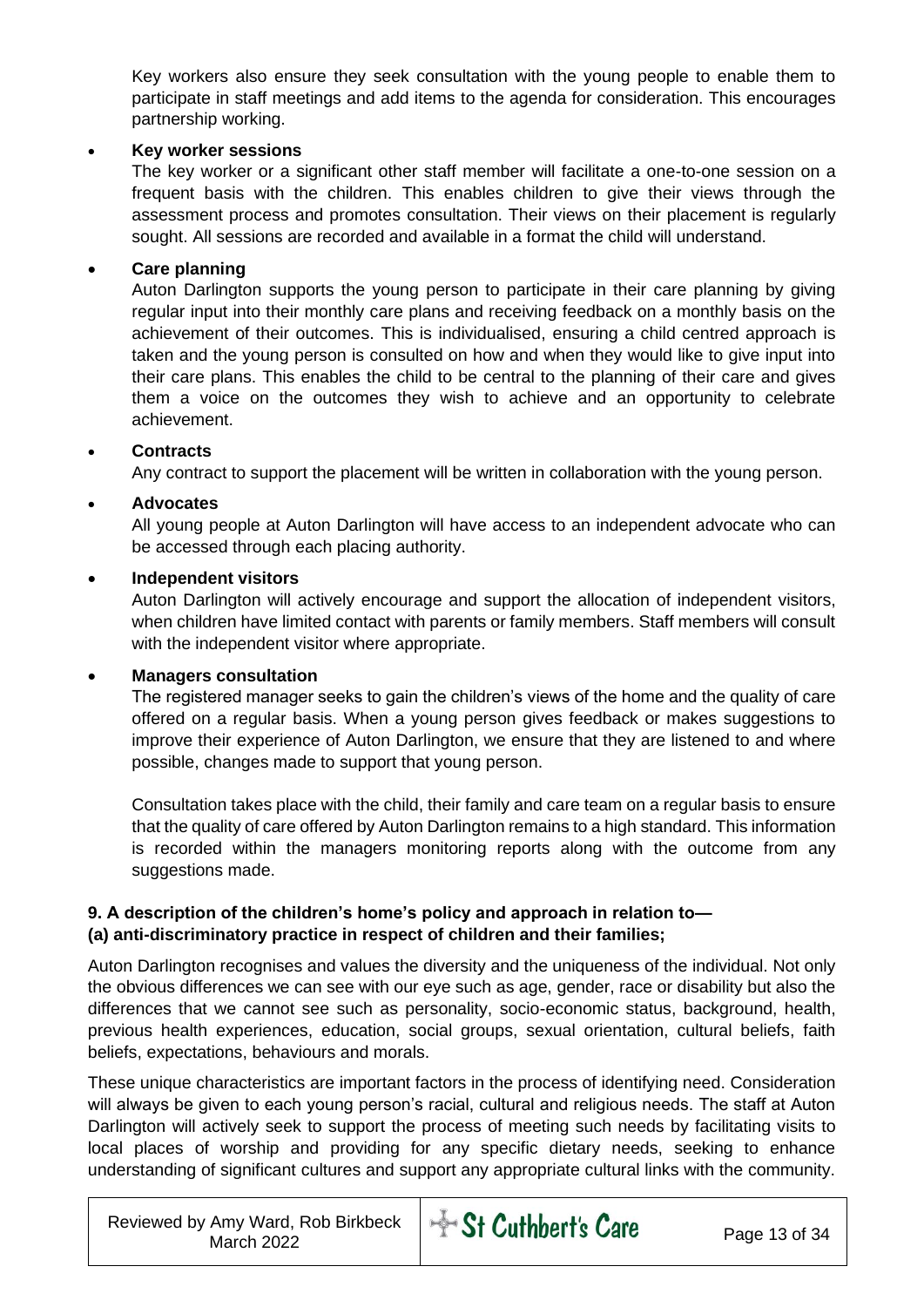Auton Darlington promotes equality of opportunity for all regardless of our differences. We recognise that equality is not about treating everyone in the same way; it is about treating everyone fairly, with respect and recognising that children and young people from different backgrounds may have needs that are met in different ways.

Through our anti-discriminatory practice we promote the diversity and value of all our differences, promote self-esteem and positive group identity and promote the fulfilment of individual potential. This is central to our practice and ethos at Auton Darlington.

#### **(b) children's rights.**

All Auton Darlington staff ensure that children's rights are promoted through all areas of practice, in line with present legislation within the 'UN Convention On The Rights Of The Child', principally:

- That the child will be treated in a non-discriminatory way
- That the views and wishes of the child will be respected
- That the child will always have the right to dignity, privacy and humane care

With rights come responsibilities and children will be encouraged to take as much responsibility for their behaviour as they are able. Behaviour that creates, or is likely to create, victims will not be condoned and will be managed in an appropriate manner.

#### **Education**

#### **10. Details of provision to support children with special educational needs.**

Auton Darlington recognise that a significant proportion of looked after children residing in children's homes have special educational needs or have faced significant barriers to learning due to experiencing severe trauma, have mental health difficulties or have been excluded or out of education for significant periods of time. It may be necessary to address and work through past experiences and present needs before they can positively participate in learning activities and formal education.

All young people have an education care plan when accommodated at Auton Darlington. This plan will identify those young people who have an EHC plan. Auton Darlington will ensure that any targets and support plans identified within the child's EHC plan are incorporated into their education placement plan. This will support both the child and staff team to identify how they can offer individual support to the young person and what areas are to be monitored to measure effectiveness of support. This information is included in the child's placement reports for Looked After Reviews.

The child's key worker will ensure there is good attendance at all education reviews including PEP reviews and EHC plan reviews. They will ensure they prepare for reviews by completing any required reports and consulting the child about their views and wishes prior to the meeting. Any changes to the child's education plan will be incorporated into the child's education care plans.

Auton Darlington work in close partnership with external professionals and agencies in providing tailored support for each child or young person. This includes the school SENCO, VHS, educational psychologists, teachers and mentoring staff.

#### **11. If the children's home is registered as a school, details of the curriculum provided by the children's home and the management and structure of the arrangements for education.**

Auton Darlington is not registered as a school.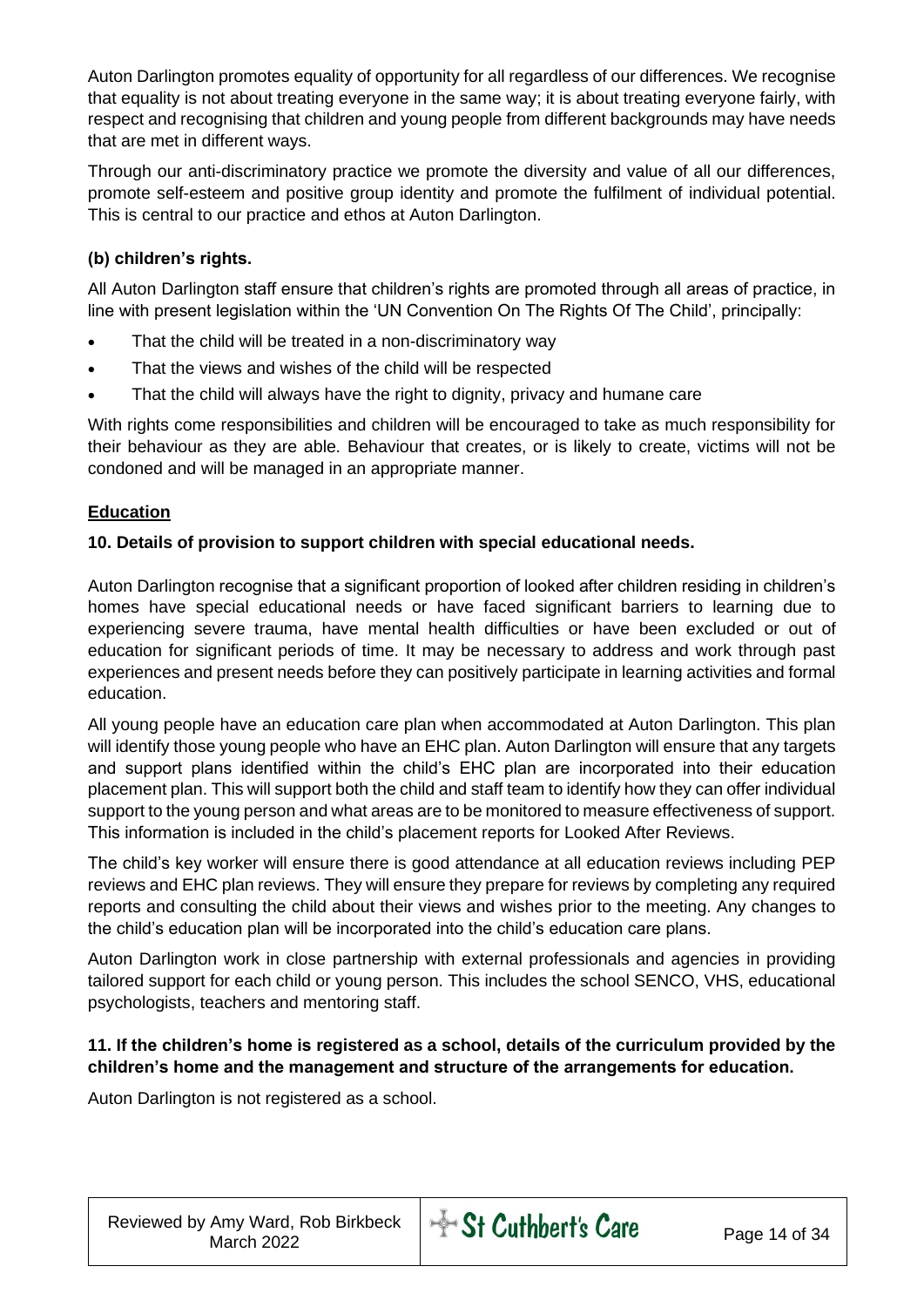#### **12. Where the children's home is not registered as a school, the arrangements for children to attend local schools and the provision made by the children's home to promote the educational attainment of children**.

Auton Darlington is fully committed to valuing and supporting the education of our young people.

- We have developed an education policy, which clearly outlines the manner in which we intend to promote and safeguard the education of our young people.
- Each of our young people has a detailed educational plan which highlights their educational history, specific needs and aspirations
- We will create an ethos conducive to educational success, both through raising the expectations of staff and young people and through the more tangible conduits, such as buying books and developeing rewards packages. Celebrating all successes, ensuring educational equipment is readily available and developing incentives to engage and achieve in education.
- Each child has an education care plan which ensures access and stability with regard to education, acts as a formal mechanism to ensure regular, effective liaison between all key stakeholders, signals any particular need and establishes clear goals
- Key workers are charged with taking an active interest in young people's educational progress, championing their educational needs, celebrating their successes and ensuring that they have access to the full range of educational opportunities
- Wherever possible, children at Auton Darlington will attend local schools or alternative provision made by Darlington LEA. Staff at Auton Darlington will provide "in-school" support wherever possible and appropriate. If a child is excluded, Auton Darlington staff will work closely with education placement and virtual school in identifying an appropriate alternative educational package for the child/young person. Auton Darlington will support and facilitate the educational plan, however; where possible, this should be delivered by an appropriately trained educational professional. This could include alternative timetables, such as 'twilight' hours, a personal tutor or attending an alternative specialist unit. This could be within the child or young person's current educational placement or an alternative school which has appropriate facilities, ensuring continuity and best quality of education whilst excluded. An educational package will be provided and implemented by Auton Darlington staff with the support of their previous school placement.
- Auton Darlington work closely with the virtual schools and have linked with the Virtual Heads for the Darlington local authority and also for other placing authorities. This allows for effective partnership working promoting positive outcomes for our children and young people.
- Attend all multi agency meetings and act as an advocate on behalf of the child where necessary. Complete any required reports in preparation of education meetings.
- If a child's progress is not in line with their agreed goals and their next steps, staff should seek expert advice from education professionals such as the VSH, SENCO, learning mentor or teacher.
- The home will challenge a child's education or training provider if we do not receive sufficient support for the child to progress, as outlined in their relevant plans.
- We have a homework room at Auton Darlington that incorporates facilities for private study.
- Staff support and encourage extra-curricular activities and hobbies to promote enjoyment and achievement outside school hours. There are many local clubs and youth groups our young people access within the local community. These help to build young people's self-esteem and confidence and provide opportunity to help them meet friends of similar age and interests.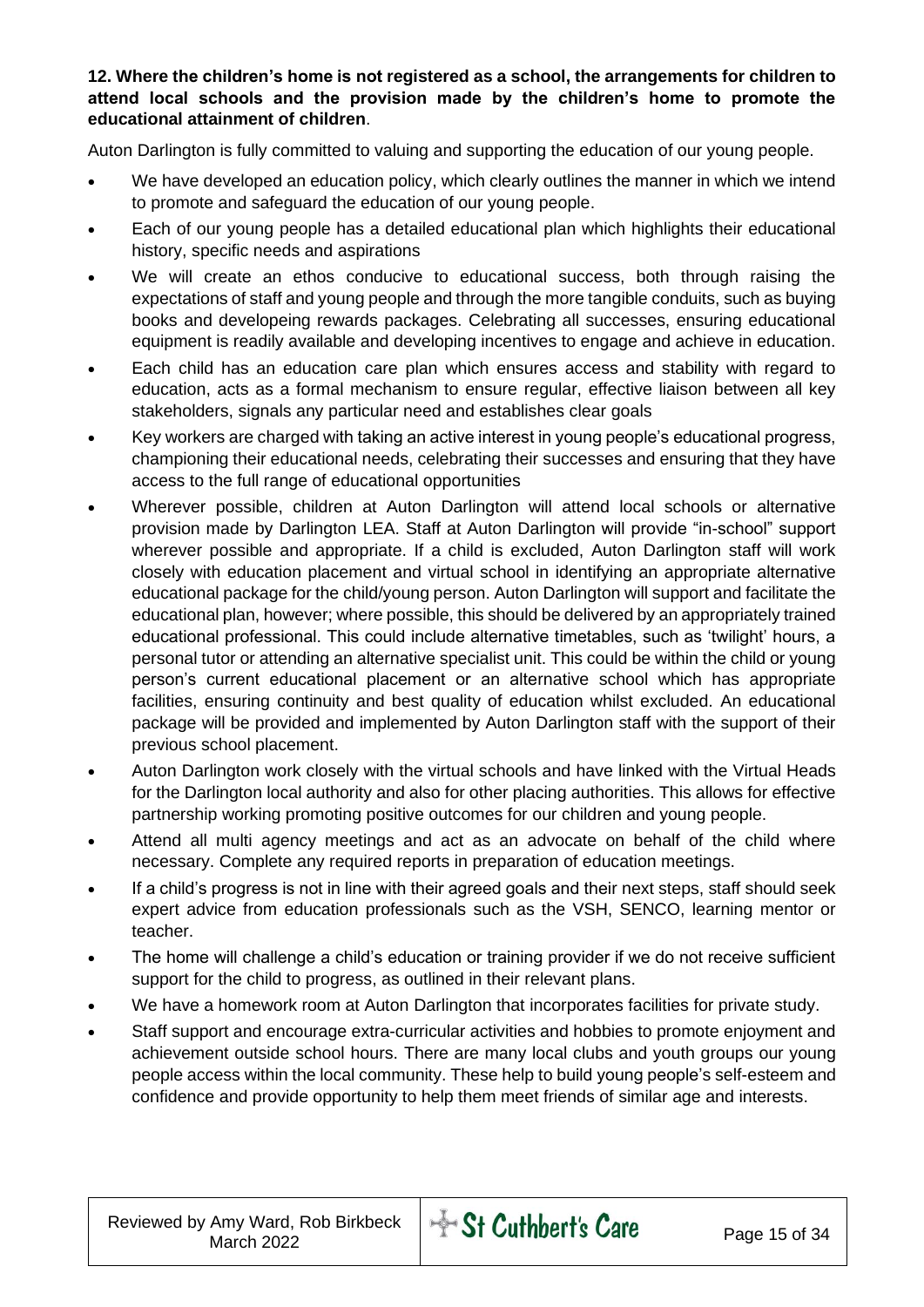#### **Enjoyment and Achievement**

#### **13. The arrangements for enabling children to take part in and benefit from a variety of activities that meet their needs and develop and reflect their creative, intellectual, physical and social interests and skills**

Auton Darlington believe that each child deserves a fulfilling childhood with a variety of leisure activities, hobbies and holidays to provide them with a range of experiences to build confidence, selfesteem and enabling positive memories. Individual talents and interests will be identified and nurtured, with children and young people selecting activities based on their personal preferences and abilities, so far as is reasonably possible.

All young people have access to the leisure activities available in most homes i.e. television, radio, art and craft, board games, books, games consoles, internet etc. As well as promoting a positive ethos of play we encourage participation in age appropriate hobbies for example, swimming, youth groups, football clubs and sporting clubs, to name but a few. Our young people can are very much involved in the local community groups and through this interaction they have built positive friendships, which has increased confidence and self-esteem giving them a clear sense of identity within their local community. Extra-curricular clubs and activities are also encouraged and supported. This may include musical instruments or drama clubs, for example. This is individualised according to individual preference. Each child is unique and, as such, we investigate a wide variety of activities to interest and inspire our young people.

Children and young people are able to enjoy day trips and holidays throughout the school holidays. This has included museums, amusements parks throughout the country, football matches and city visits. House meetings are used to plan holidays and day trips to ensure the young people are fully consulted. We have a member of staff at Auton Darlington who takes responsibility for co-ordinating activities with additional responsibility for accessing material for holidays, calendar events, and accessing the local community.

Upon admittance, Auton Darlington will seek to clarify the homes delegated authority to give consent to school trips, sleep-overs or the child's involvement in sporting, leisure and cultural activities. This information will be identified within the child's placement plan.

We believe in celebrating individual and group achievements along with any significant events that interest our children and young people. Our children and young people are central to the decision making of the home and are able to request specific celebrations central to their interests, views, cultural and religious beliefs.

#### **Health**

#### **14. Details of any health care or therapy provided, including—**

#### **(a) details of the qualifications and professional supervision of the staff involved in providing any health care or therapy;**

Auton Darlington currently does not employ any individuals whose role is to provide specific health care for our children in our home. Auton Darlington is committed to working with local services and health agencies in sourcing required identified support our children and young people may need. This includes; CAMH's, SWITCH (drug and alcohol substance misuse workers), therapeutic social workers, external health educators and local sexual health advisor and clinic. This list is not exhaustive.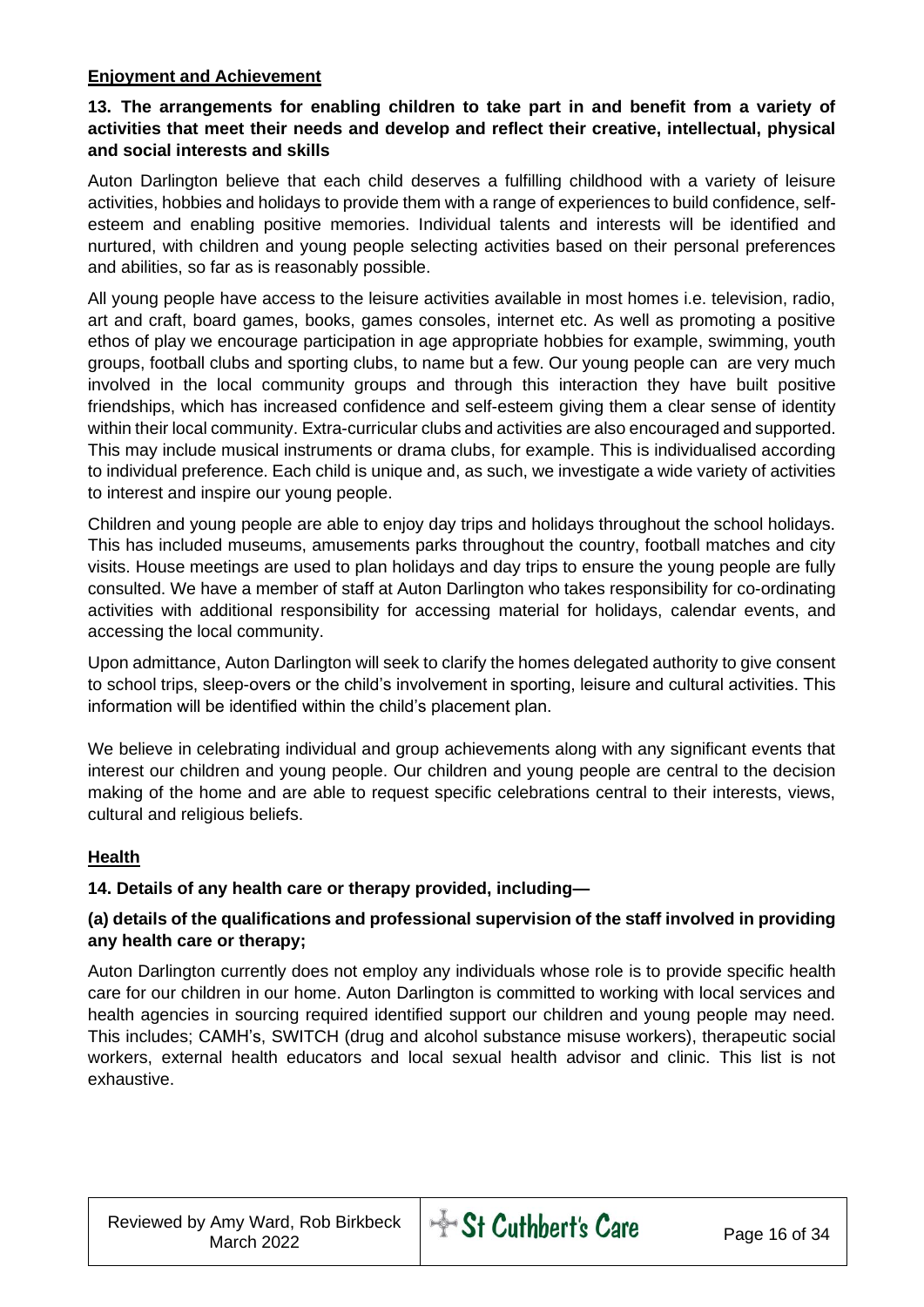#### **(b) information about how the effectiveness of any healthcare or therapy provided is measured, the evidence demonstrating its effectiveness and details of how the information or the evidence can be accessed.**

Auton Darlington will actively promote the health needs of the children and young people.

All children and young people will be registered with a GP and dentist unless otherwise requested from those with parental responsibility.

It is an expectation that all children and young people will undergo an annual medical as required by *Regulation 7 of the Children Act 1989.* They will also undergo regular dental checks and eye tests.

The staff team will adopt a positive approach to health issues. We will provide a healthy and balanced diet, encourage, create and take part in regular leisure activities and advice in risks such as drug abuse, solvent misuse, use of psychoactive substances, smoking and sexual health matters.

All young people are offered the opportunity to become members at the local gym and swimming pool to encourage regular exercise and promote healthy living. Gym induction will take place to ensure the young people exercise in a safe way.

Where young people are admitted to Auton Darlington with specific health needs, we work closely with the young person's identified health care team in ensuring that the young person's health needs are met to the highest standards possible. Advice is sought from health professionals in drawing up the child's risk management plan and monthly care plans to ensure health is appropriately reflected. Training may also be identified and sourced in meeting specific health needs of a child.

The health needs and outcomes of our children are closely monitored through the young person's individual health care plan targets. Staff monitor achievement of agreed targets daily and record this. This information is then evaluated monthly and measured for effectiveness through the home's care planning and monitoring procedures, as discussed in promoting positive outcomes. The young people give input into their health care plans and their views are clearly recorded. Once effectiveness has been measured and quantitative data agreed to measure effectiveness, senior staff will then review whether a specific target is likely to be achieved. Where there is concern that the young person is not achieving their health care plan targets, staff will seek support from relevant health provisionals and work closely with the child to achieve future outcomes.

The home's effectiveness of its approach to health is measured using individual health care plans and monthly care plan monitoring reports. This information is included on the child's monthly summary reports, which are sent to all significant care team members and family, as agreed during the child's admittance to the home. It is also included in the child's Looked After Reports to ensure complete transparency when meeting to review the health care of the child and agreeing future plans.

Additionally, effectiveness of the home's approach to health is monitored closely by the registered manager on a monthly basis when reviewing the quality of care for the home. The manager also consults significant stakeholders at regular intervals to seek their views and opinions on how Auton Darlington performs in its quality of care, including its approach to health. This information is included in the manager monthly monitoring reports. This information can be accessed on request.

#### **Promoting Positive Relationships**

#### **15. The arrangements for promoting positive time between children and their family and friends.**

It is recognised that, whenever possible, children and young people need regular constructive time with family, friends and significant others. Building and maintaining positive friendships is important to our young people and as such, this is encouraged and supported at Auton Darlington. We encourage young people to have friends to visit for planned activities, tea, celebrations and sleepovers.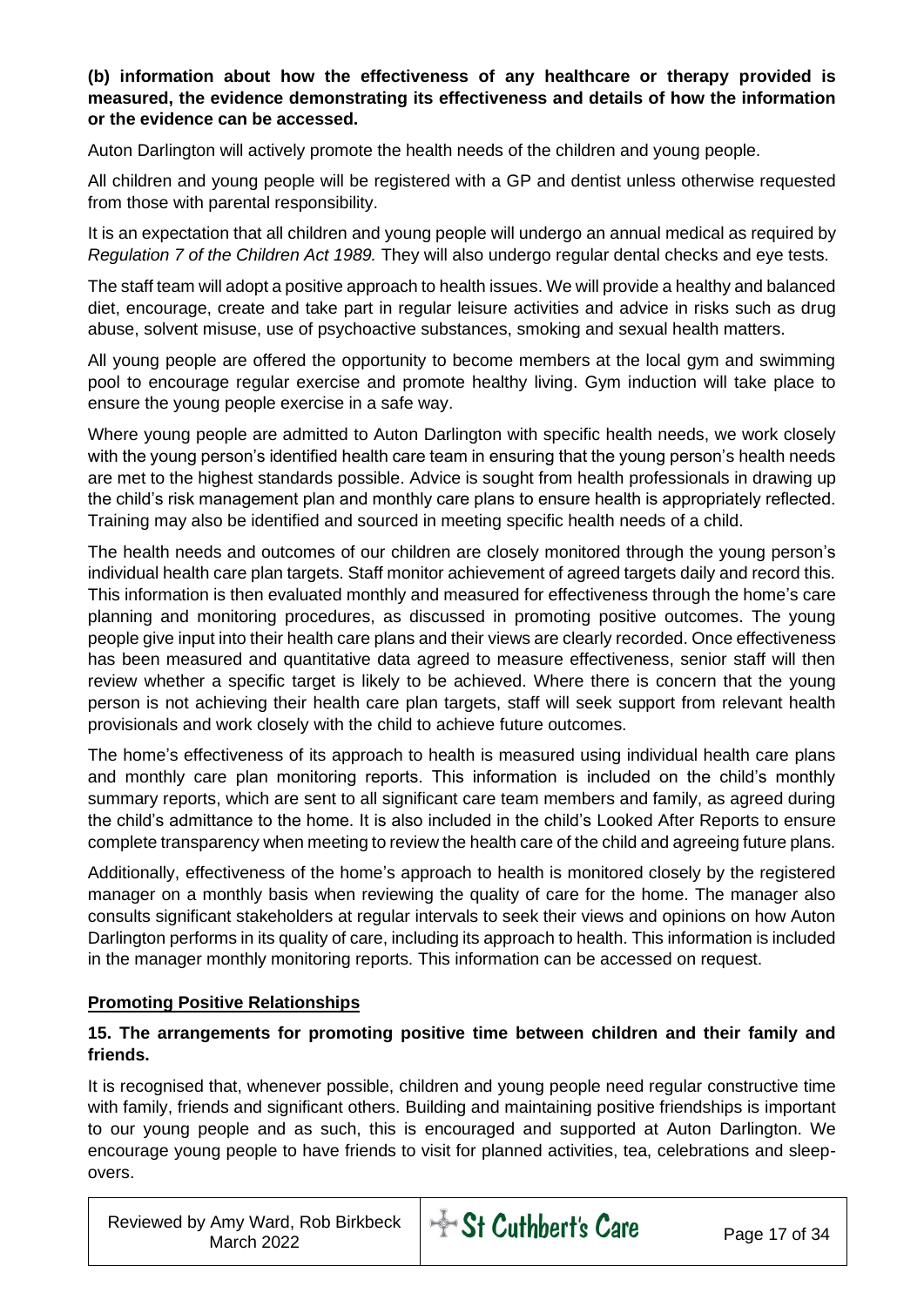The arrangements and conditions surrounding each child's family time are incorporated into the child's placement plans and the conditions are reviewed at regular intervals. Any restrictions will be clarified to ensure the protection of the child.

Children will be given appropriate practical support to facilitate all constructive communication with family and friends, whether by visits, telephone, letter or email. Auton Darlington has a telephone available to the young people that enables them to make confidential and private phone calls to their placing social workers, IROs, Ofsted and various other support agencies without the need to consult or refer to staff. Young people who have access to smart phones will be encouraged to download 'apps' such as MOMO (Mind Of My Own) to ensure they are able to contact professionals involved in their care.

After consultation with the child's social worker, and other appropriate professionals, written guidance will be available for staff in order to define children's and parents' rights and the right of significant others with regards to maintaining contact.

If visits or telephone calls are to be supervised to ensure safety to the young person or to other children, then this will be done in a discreet but professional manner.

If letters or emails need to be intercepted for the safety of the child, a written agreement will have to be in place between the home, child, parents and local authority.

Whenever possible, appropriate participation in the home's activities will take place with parents, friends and significant others as long as there are no significant risks or restrictions to such participation.

A written record will be kept in the home, recording the date of contact and with whom. Contact reports can be provided to the placing social worker.

#### **Protection of Children**

#### **16. A description of the children's home's approach to the surveillance and monitoring of children accommodated there.**

Each child is treated as an individual within Auton Darlington. It is recognised that each child will have differing levels of need and individually tailored care plans in place, reflecting key controls and strategies required to safeguard the child or young person, support them to manage their behaviour in a variety of different settings and circumstances, supporting them in achieving positive outcomes.

Part of this assessment will include the level of staff support required on a day to day basis. This will include the child or young person's ability to safely spend time in the community independently, the level of supervision required when spending time with peers in the home, the level of staff supervision required whilst in the home and the staffing ratio required to support the child in the community. This approach must be balanced and reflective of the child's wishes, feelings and level of risk and kept under constant review.

This information is recorded on the child's individual risk management plan, which is reviewed regularly in a multi-agency setting to adapt to personal development, age and understanding. If a child requires supervision both within the home and community, staff will supervise and monitor that child as described.

The home has an internal alarm system in place which can be programmed to monitor individual internal and external doors in the home. This is used as a safeguarding tool to reduce risk within the home. This includes preventing young people leaving the home without staff knowledge during the evening, preventing young people from entering each-others bedrooms without staff knowledge and reducing potential safeguarding or bullying incidents within the home, for those children who require supervision.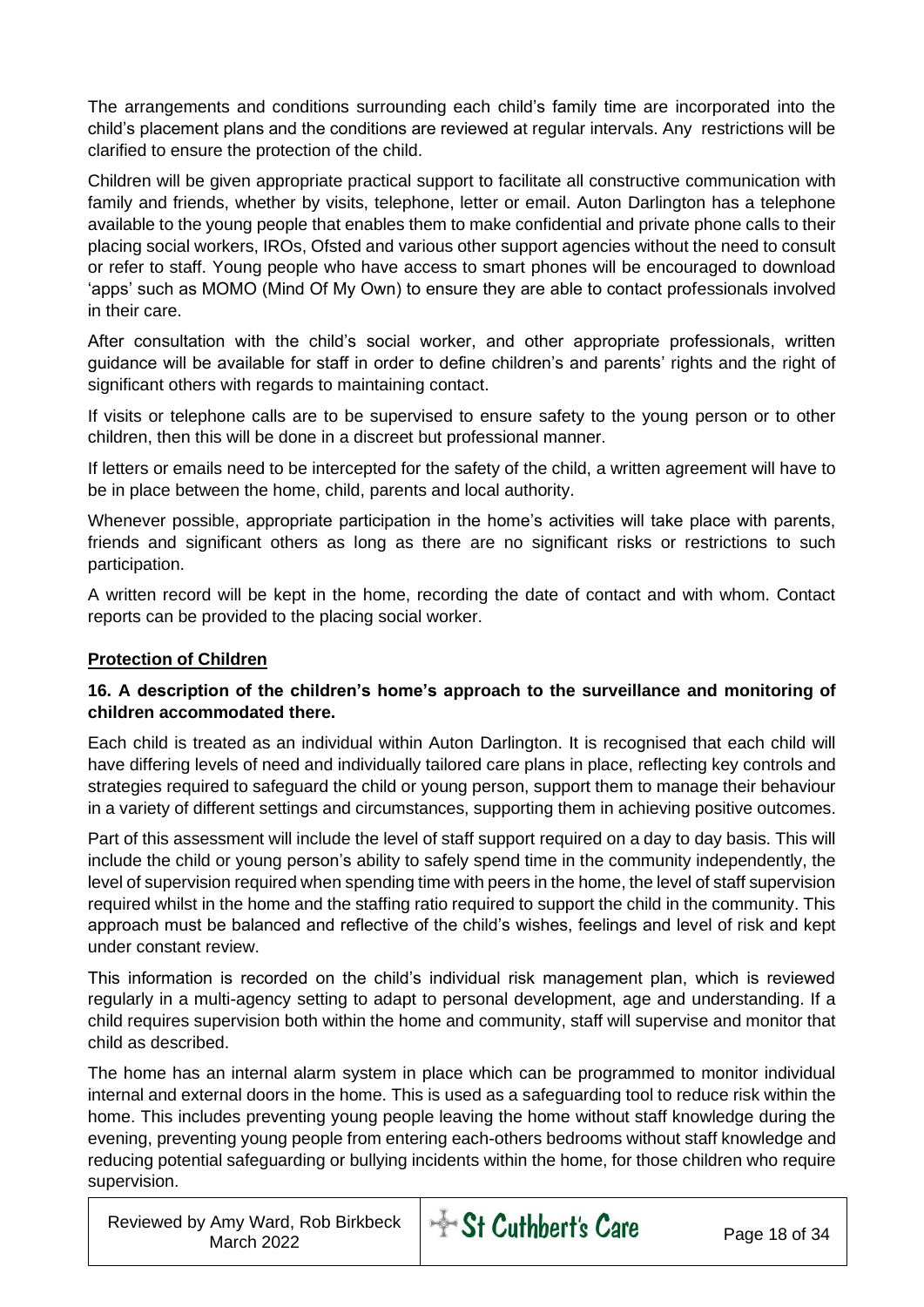This also acts as a security alarm on external doors, as used in private properties, to dissuade people from illegal entry into the home. The alarms are used on an individual basis according to need and risk level. This is reflected in individual risk management plans.

Placing social workers and/or families for children admitted to Auton Darlington have the alarms explained to them during their admittance procedure and written consent is sought for the use of door alarms. For those young people who do not require high level supervision and for whom this is not a strategy within the child's risk management plan, they are able to request that this is not used on their doors. This is their choice and this will be respected. Alarms are not used in the home as a replacement for staff supervision or support and the need for use will be regularly reviewed with the child, their family and care team on a regular basis to ensure use is proportionate. Alarms are not to be used in a manner that creates an institutional environment. External doors have alarms set each evening as a security measure, not as a monitoring or surveillance tool.

#### **17. Details of the home's approach to behavioural support, including information about:**

#### **(a) the home's approach to restraint in relation to children; and**

#### **(b) how persons working in the home are trained in restraint and how their competence is assessed**.

#### **Auton Darlington's approach to behavioural support**

Auton Darlington's aim is to provide a safe environment through which children/young people can enjoy sound relationships, interact positively with others and behave appropriately.

The culture and ethos within Auton Darlington is to place an emphasis on highlighting positive behaviours and choices through appropriate praise and reward to build our young people's self esteem and confidence. This allows opportunity to educate our children and young people on positive behaviour and expectations of society in a manner that offers unconditional acceptance and positive regard.

Auton Darlington recognises that there may be occasions where a young person's behaviour does not meet expected standards and alternative strategies need to be adopted in providing appropriate learning outcomes for the young person. In these situations, Auton Darlington strives to educate the young person on appropriate behaviour and highlight different ways in which the situations could be managed by the child. The young person is given opportunity to discuss the incident/behaviour with a trusted adult when calm to reflect on the incident/behaviour and explore triggers and alternative coping strategies. Within Auton Darlington these are called 'Coping Chats'. This information is then incorporated into the young person's individual risk management plan to support the young person in a more effective manner should similar situations arise.

Occasionally there may be a need to use more formal disciplinary measures. Auton Darlington feels that, although there maybe situations where this is an appropriate measure to take, it is imperative that these measures are taken after the young person has been given an opportunity to adapt their behaviour (limit setting) and used rarely. In these cases, a 'restorative justice approach, where possible, is preferred. It is recognised however, that positive behaviour management model is more effective at establishing a long term change in a child's behaviour.

#### **Behavioural Consequences**

Within Auton Darlington we promote positive behaviour by offering praise and support together with positive consequences such as a reward of an activity or outing of the young person's choice, or gift.

It is recognised that rewarding good behaviour promotes positive behaviour and staff will work with each child to identify individualised strategies to manage behaviour issues and promote positivity whenever possible.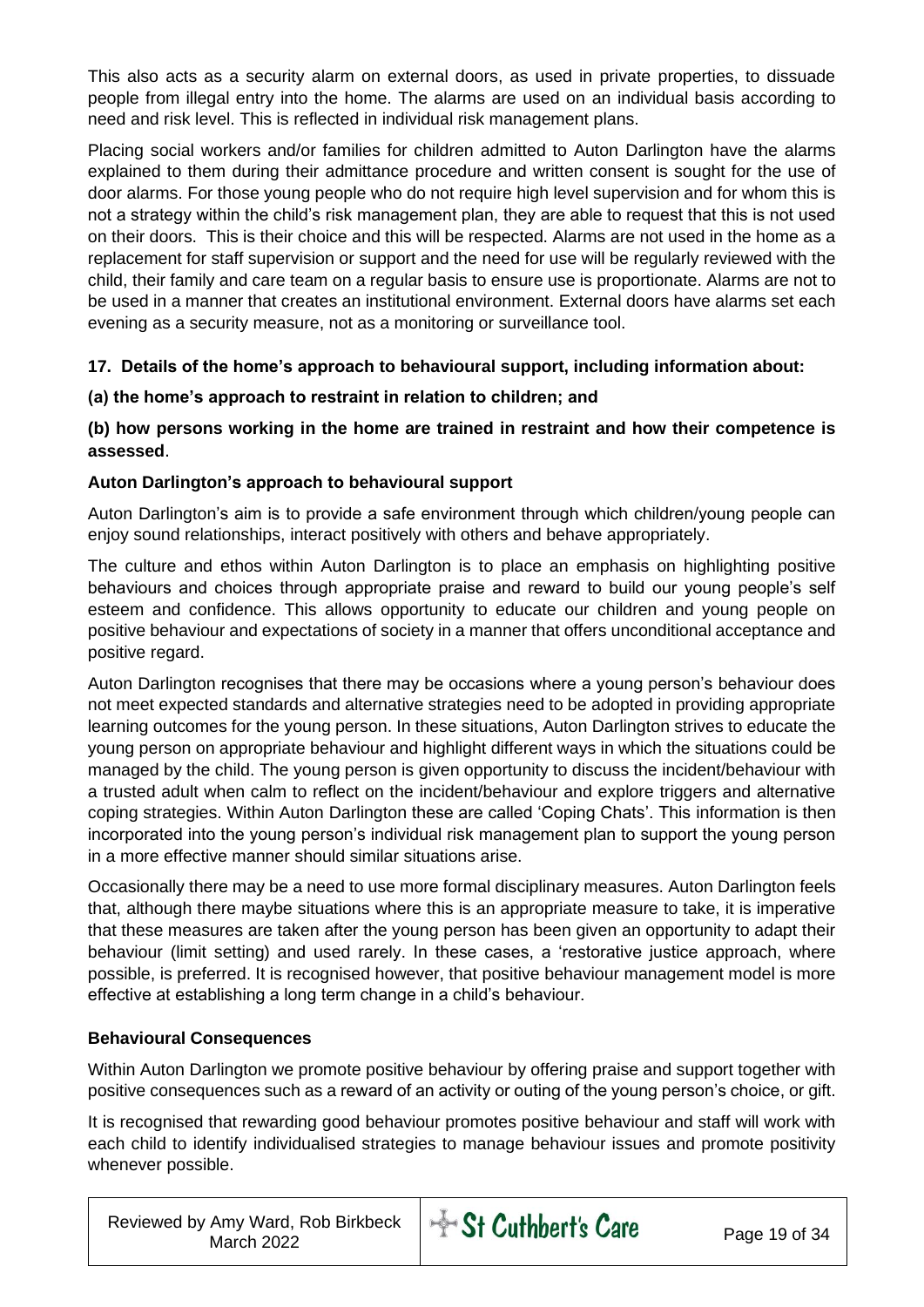It is also recognised that some form of consequence will be necessary where there are instances of behaviour which would, in a family or group environment, be reasonably regarded as unacceptable. Where it is felt necessary to give a consequence for this behaviour, good professional practice indicates that these should be relevant and, above all, just. Formal disciplinary measures should be used sparingly and, in most cases, only after repeated use of informal measures have proved ineffective.

The following consequences are used at Auton Darlington and young people give input into this decision making where possible and choose a consequence that is appropriate.

Consequences will include:

- Grounding the period of grounding should be negotiated with the young person
- Loss of privileges these will be negotiated with the young person and could involve loss of activity or individual one to one attention
- Reparation this will usually entail the young person making a contribution for any nonaccidental damage they may cause. Reparation will be deducted from their pocket money on a weekly basis until the damage is paid for. In any case, no more than a maximum of two-thirds of a child's pocket money should be used per week. The young person is also encouraged and supported by staff to replace or fix any damaged property where possible and appropriate.
- Extra chores young people can choose an extra chore as an alternative to a sanction e.g. picking up litter, gardening, helping the neighbours
- Internet access ban
- PC ban
- Personal TV in rooms ban
- Earlier bedtime

This is not an exhaustive list and will be subject to individual need.

It is acknowledged that, due to the complex difficulties of many of the young people we support, the effectiveness of each of the consequences may only be seen after a period of consistent implementation. The consequences will be monitored and reviewed each month by the manager and staff team in order to evaluate the effectiveness. Staff will take the opportunity to discuss the topic of consequences at team meetings.

Where possible, all examples of positive behaviour are praised and encouraged by the staff team and by doing so help the young people to be proud of their achievements and help build confidence and self-esteem.

Children and young people have the option to agree Achievement Plans with their key worker. These plans identify specific areas of development the children and young people would like to improve upon and a clear plan is drawn with positive incentives given to encourage and praise these achievements.

Rewards can also be given to a child or young person who displays behaviour that is so positive the staff feel warrants a reward. These are used to reinforce positive behaviours. Again good professional practice indicates that these rewards should be relevant and just.

Incentives and rewards will include:

- Verbal praise and encouragement
- Certificates and 'thank you' cards
- **Sweets**
- Additional privileges these will be negotiated with the children and young people. This could include later bedtimes, for example.
- Additional activities/holidays

Reviewed by Amy Ward, Rob Birkbeck Amy Ward, Rob Birkbeck  $\frac{1}{2}$  St Cuthbert's Care Page 20 of 34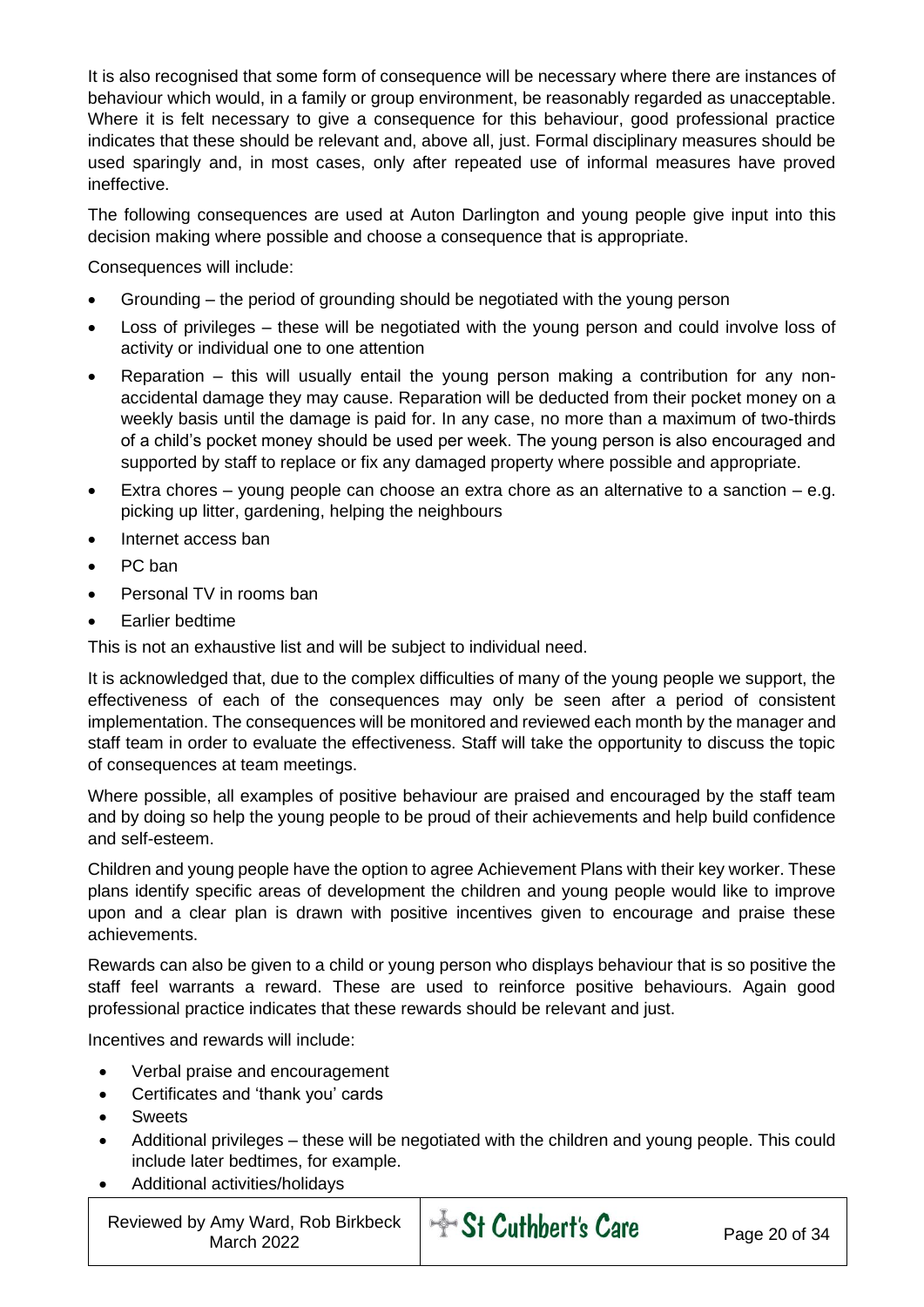- Agreed financial incentives. These are not excessive and fit the purpose. This includes vouchers.
- Agreed rewards, such as make up/games/toys/books or beauty treatments. Again, these are appropriate and fit the purpose.

#### **Restorative Practice**

Auton Darlington adopts the restorative justice approach to guide the way we support our children and young people. The fundamental premise of our approach is that our children and young people will be happier, more cooperative and productive, and more likely to make positive changes when the staff supporting do things with the children, rather than to them or for them, wherever this is possible. By using restorative practices in the day to day running of the home, it provides an environment where there is mutual respect and trust. It encourages children and young people to take responsibility for their behaviour in accordance with their age and ability. The expectation of standards of behaviour for all staff and young people is high. Developing safe, stable relationships with adults in the home is central to the ethos of the home and will support the development of secure attachments, where appropriate, over a period of time.

Staff will have the skills to respond to each child's individual behaviour needs. Staff members follow the "IRRP" (International Institute for Restorative Practice) model which distinguishes the difference between restorative justice and restorative practice. Restorative justice practices are reactive, consisting of formal or informal responses to crime and other wrongdoing after it occurs. The IRRP's definition of restorative practices also includes the use of informal and formal processes that precede wrongdoing, those that proactively build relationships and a sense of community to prevent conflict or wrongdoing.

Auton endorses the Howard League for Penal Reform 'Hearts and Head' good practice principles for ending the unnecessary criminalisation of children in residential care.

**'Hearts'** Considers the emotional needs of children and includes a person-centred approach asking 'would this be good enough for my child' in relation to Police involvement.

**'Heads'** Valuing training supporting staff and procedures to reduce the potential for unnecessary use of the Police.

#### **(a) the children's home's approach to the use of restraint with respect to children accommodated there;**

St Cuthbert's Care's current practice of Management of Actual or Potential Aggression MAPA is a BILD accredited form of behaviour management. MAPA promotes and encourages the least restrictive method in order to avoid risk behaviour with is primary focus to intervene at the earlier stages in order to avoid risk behaviour and the potential for physical intervention. MAPA also has a clear emphasis on establishing therapeutic rapport in the form of the COPING model. This allows both staff and children to reflect on incidents or risk behaviour and identify patterns and strategies to support them in future.

#### **M**anagement of **A**ctual and **P**otential **A**ggression

The key values underpinning MAPA are:

- Best interests of the young person
- Least restrictive methods to be used
- Prevent injury, pain and distress
- Maintain dignity
- Reasonable and proportionate
- Physical intervention is used as a last resort.
- maintaining *Care, Welfare, Safety, and Security*SM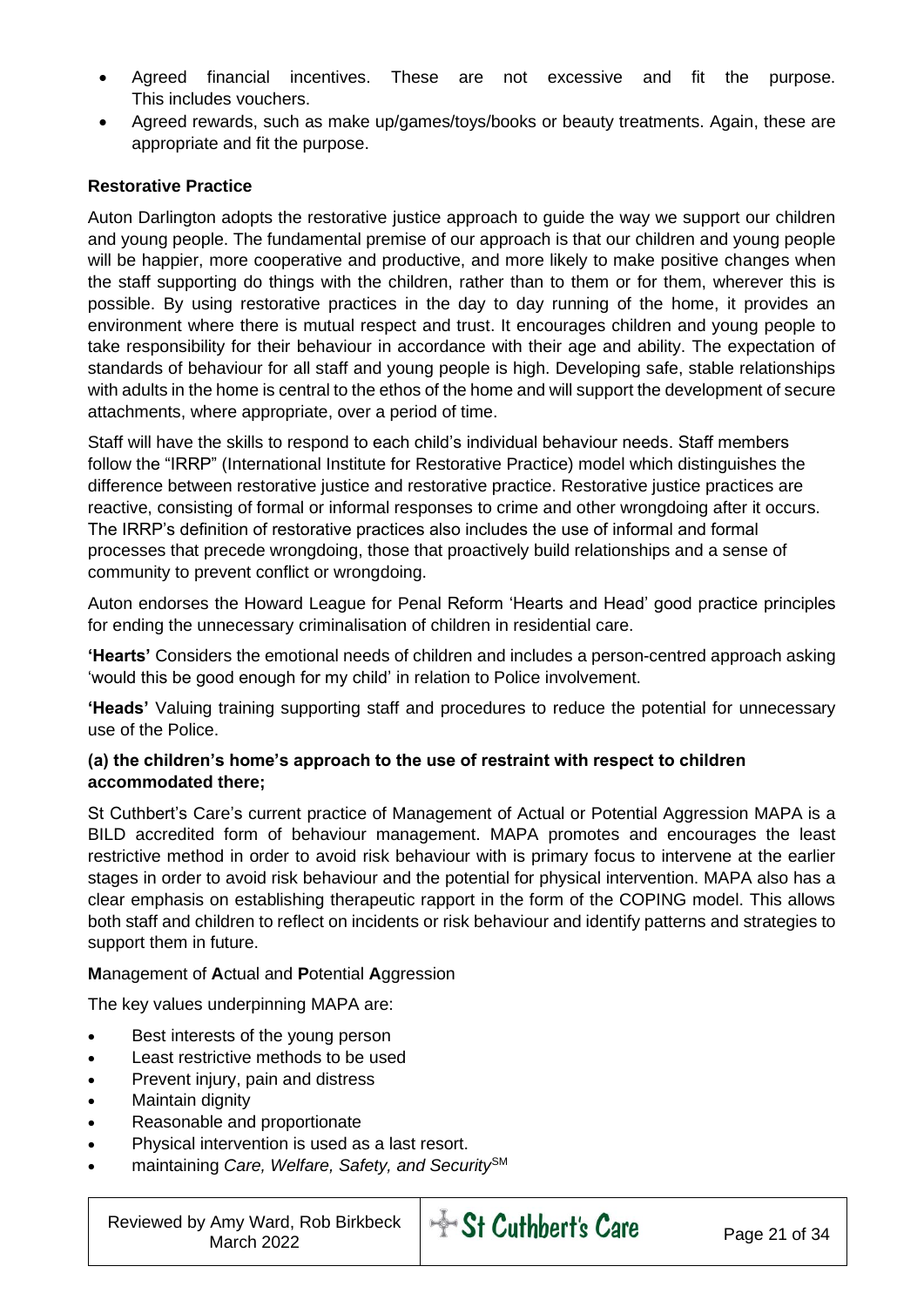However, the only 100% safe way to restrain is to not restrain. There is no tried and tested foolproof way to physically intervene and restrain any child. Physical intervention carries risk every time, for both staff and children. There are, however ways of physically intervening that are much safer than others which are incorporated into the MAPA training package.

St Cuthbert's Care will always take the view that it is best to prevent behaviours happening than to deal with the outcome of aggressive outbursts. With this in mind, we actively promote and reward positive behaviour, identifying what works for each young person and incorporating this into their risk management plan.

#### **(b) how persons working in the children's home are trained in the use of restraint and how their competence is assessed.**

All staff are provided with a two day MAPA foundation training package when they commence employment with St Cuthbert's Care, with annual refreshers to ensure ongoing competence and assessment. Within St Cuthbert's Care there are currently three MAPA certified instructors who are available for support and guidance. MAPA is discussed in staff meetings to review and devise strategies to best support and maintain the safety and wellbeing of our young people.

#### **Leadership and Management**

**18. The name and work address of:**

**(a) the registered provider (including details of the company owning the children's home);** 

**(b) if nominated, the responsible individual;**

| Organisation<br>(Registered Provider) | <b>St Cuthbert's Care</b><br>www.stcuthbertscare.org.uk |
|---------------------------------------|---------------------------------------------------------|
| <b>Responsible Individual</b>         | Amanda Head                                             |
|                                       | Director of Care                                        |
|                                       | St. Cuthbert's Care                                     |
|                                       | St. Cuthbert's House                                    |
|                                       | West Road                                               |
|                                       | Newcastle                                               |
|                                       | <b>NE157 PY</b>                                         |
| Telephone:                            | 0191 228 0111                                           |
|                                       | Email: amanda.head@stcuthbertscare.org.uk               |

Qualifications NVQ Level 3 & 4 Social Care, Leadership & Management Registered Manager Award

#### **Experience**

- Over 17 years working with vulnerable adults children, young people.
- Manager of adults and children's outreach service
- Senior manager of a short break service providing care for adults and children.
- Manager of activity centre providing services for vulnerable adults, children and their families.
- Deputy Director of St Cuthbert's Care leading and directing all care services.
- Director of Care.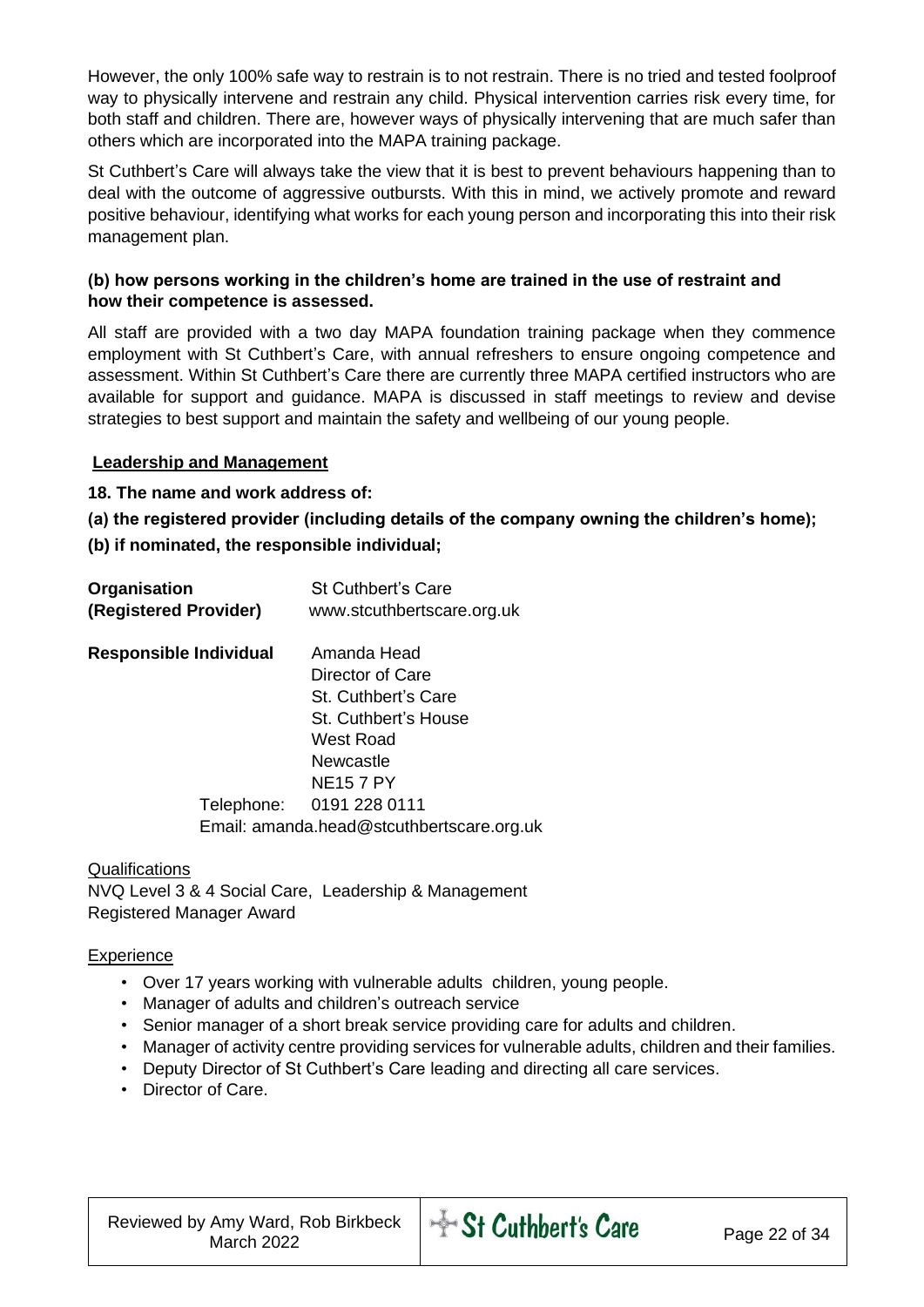#### **(c) if applicable, the registered manager**

#### **Home Registered Manager: Amy Ward 14 Cleveland Terrace, Darlington Telephone: 01325 355 443 Email: amy.ward@stcuthbertscare.org.uk**

#### **Qualifications**

NVQ Level 4 in Leadership and management in care services.

#### **Experience**

18 years' experience in children's residential care.

| <b>Inspection Service</b> | <b>Ofsted</b>                  |
|---------------------------|--------------------------------|
|                           | <b>Piccadilly Gate</b>         |
|                           | <b>Store Street</b>            |
|                           | Manchester                     |
|                           | <b>M1 2WD</b>                  |
|                           | Telephone: 0300 123 1231       |
|                           | Email: enquiries@ofsted.gov.uk |

**19. Details of the experience and qualifications of staff working at the children's home, including any staff commissioned to provide education and health care.**

| <b>Position</b>                                    | <b>Qualifications</b>                                                                                                                                                                                                                                                                                                                                                                                                                                      | <b>Experience</b>                                                                                                                                                                                                                                                                                                                                                                                                                                                                                                                                                                                                                                |
|----------------------------------------------------|------------------------------------------------------------------------------------------------------------------------------------------------------------------------------------------------------------------------------------------------------------------------------------------------------------------------------------------------------------------------------------------------------------------------------------------------------------|--------------------------------------------------------------------------------------------------------------------------------------------------------------------------------------------------------------------------------------------------------------------------------------------------------------------------------------------------------------------------------------------------------------------------------------------------------------------------------------------------------------------------------------------------------------------------------------------------------------------------------------------------|
| Registered<br>Manager<br>Full Time $-$<br>35 hours | <b>NVQ</b><br>4<br>level<br>$\bullet$<br>leadership<br>and<br>management.<br>Qualifed<br><b>MAPA</b><br>$\bullet$                                                                                                                                                                                                                                                                                                                                          | 20 years' residential experience of<br>years'<br>which<br>18<br>children's<br>residential care experience.                                                                                                                                                                                                                                                                                                                                                                                                                                                                                                                                       |
| Female                                             | Instructor.                                                                                                                                                                                                                                                                                                                                                                                                                                                |                                                                                                                                                                                                                                                                                                                                                                                                                                                                                                                                                                                                                                                  |
| Deputy<br>Manager<br>Full time<br>37 hours<br>Male | MA in Counselling<br>$\bullet$<br><b>BA Youth Work</b><br>$\bullet$<br>Level 2 Safe<br>$\bullet$<br>Handling of<br>Medication<br>NVQ Level 3<br>$\bullet$<br><b>Children and Young</b><br>People.<br><b>NVQ Level 5</b><br>$\bullet$<br>Diploma in<br>Leadership and<br>Management<br><b>Children and Young</b><br>People's Workforce.<br><b>NCFE Level 2</b><br>$\bullet$<br>Understanding<br><b>Adverse Childhood</b><br>Experiences.<br>Mapa qualified. | Over 10 years' experience of<br>$\bullet$<br>working with young people in Youth<br>Work Settings, Secure Training<br>Centres and Residential Care.<br><b>Previous Registered Management</b><br>٠<br>experience<br><b>Author of Person Centred</b><br>$\bullet$<br>counselling toolkit and metaphors<br>for work with disruptive young<br>people published in BACP journal.<br>Author of a chapter describing how<br>٠<br>Youth Work can help support<br>young people with bereavement,<br>anti-social behaviour and parental<br>addiction issues. Featured in a<br>publication to present the positive<br>influence of Youth Work<br>nationwide. |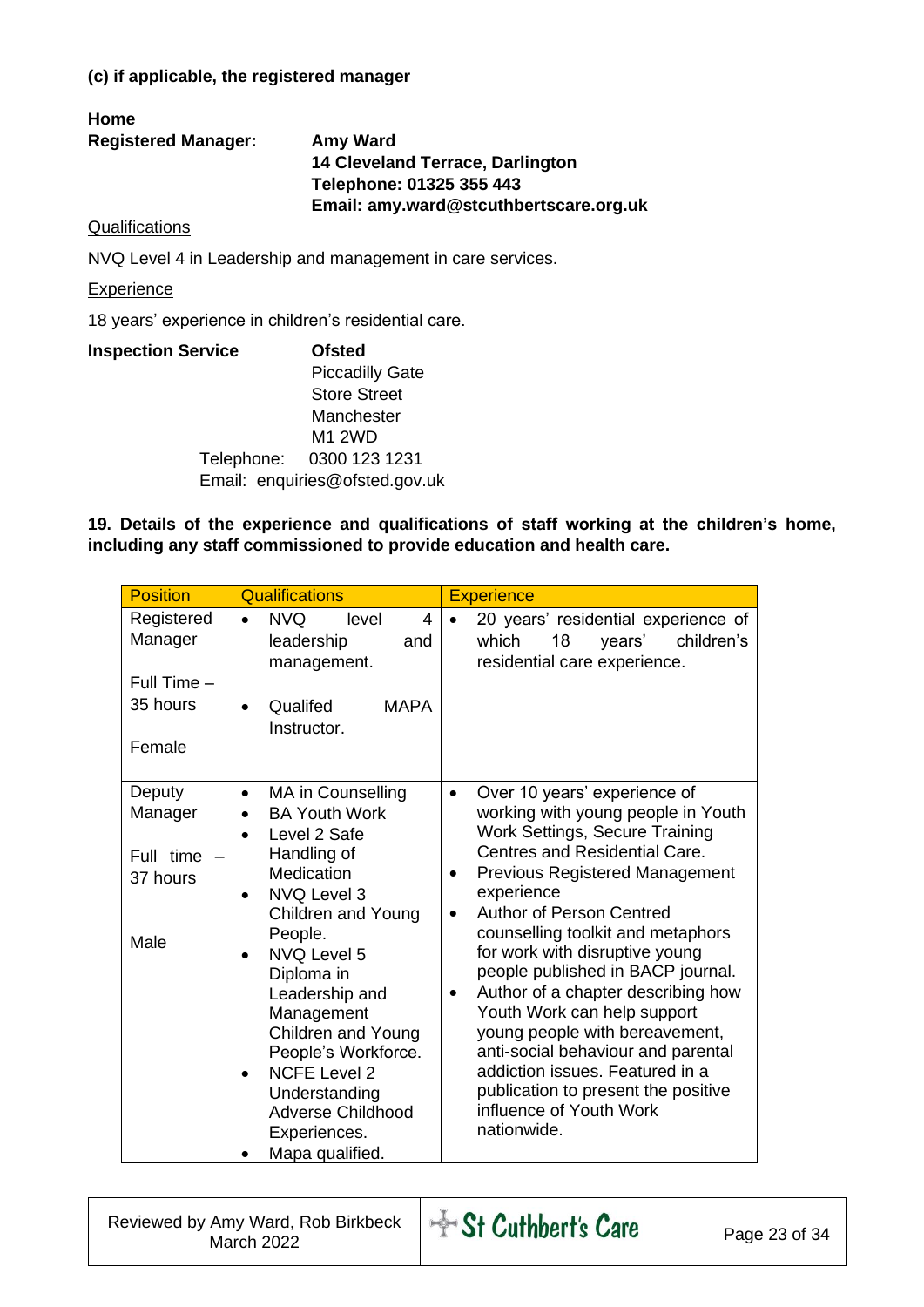| Senior<br><b>Residential</b><br><b>Care Officer</b><br>Full time -<br>37 hours<br>Male   | Level 3 Advanced<br>Diploma in Children<br>and Adult services.<br>NVQ Level 3<br>Children and young<br>people.<br><b>MAPA Qualifed.</b><br>$\bullet$ | 15 years' experience in the care<br>$\bullet$<br>sector and 13 years<br>children's<br>residential care                                                             |
|------------------------------------------------------------------------------------------|------------------------------------------------------------------------------------------------------------------------------------------------------|--------------------------------------------------------------------------------------------------------------------------------------------------------------------|
| Senior<br><b>Residential</b><br><b>Care Officer</b><br>Full time -<br>37 hours<br>Female | NVQ Level 3<br>$\bullet$<br>Children and Young<br>people<br>Degree in Youth<br>Studies.<br>MAPA qualified.                                           | Children's Residential<br>$\overline{7}$<br>years'<br>$\bullet$<br>Experience.                                                                                     |
| Residential<br>Care Officer<br>Full time $-$<br>37 hours<br>Male                         | NVQ Level 3<br>$\bullet$<br>Children and Young<br>people.<br>MAPA qualified.<br>$\bullet$                                                            | 17 Years' experience in Children's<br>$\bullet$<br><b>Residential Care.</b>                                                                                        |
| <b>Residential</b><br><b>Care Officer</b><br>Full time $-$<br>37 hours<br>Female         | <b>MAPA Qualified</b><br>$\bullet$<br>Currently enrolled on<br>NVQ level 3 Children<br>and Young people                                              | experience<br>within<br>years'<br>4<br>a<br>Children's Residential setting.                                                                                        |
| Residential<br>Care Officer<br>Relief<br>Female                                          | NVQ Level 3<br>$\bullet$<br>Children and Young<br>people.<br>Social worker<br>degree.<br>MAPA qualified.                                             | 13 years' experience within<br>$\bullet$<br>Children's residential and<br>Children's Secure sector within a<br>senior role.                                        |
| <b>Residential</b><br>Care Officer<br>Full time<br>Female                                | NVQ level 3 diploma<br>$\bullet$<br>for the children and<br>people's<br>young<br>workforce<br>(social<br>care)<br>MAPA qualified.                    | Family support worker within a<br>family centre.<br>Wrap around care within a primary<br>٠<br>education settling.<br>One to one support of a child with<br>Autism. |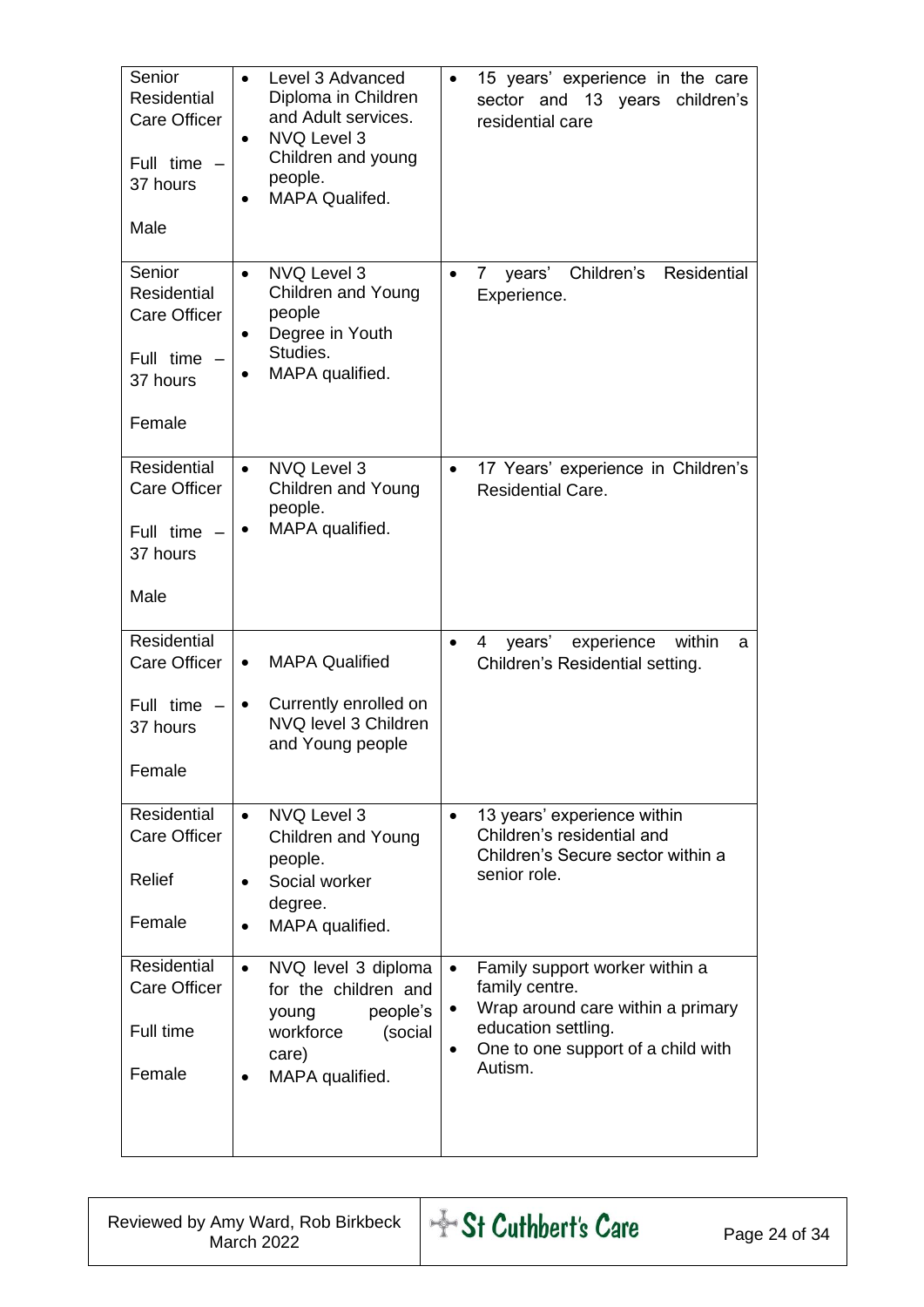| <b>Residential</b><br>Care Officer<br>Full time<br>Male   | Diploma in<br>$\bullet$<br>Counselling.<br>Currently enrolled on<br>$\bullet$<br>NVQ level 3 Children<br>and Young people.<br>MAPA qualified. | Education based experice.<br>$\bullet$<br>Counselling tutor of post 16. |
|-----------------------------------------------------------|-----------------------------------------------------------------------------------------------------------------------------------------------|-------------------------------------------------------------------------|
| <b>Residential</b><br>Care officer<br>Full time<br>Female | Degree in crimology<br>Currently enrolled on<br>$\bullet$<br>NVQ level 3<br>Children and Young<br>people.<br>MAPA qualified.<br>$\bullet$     | Supported accommodation for post<br>16.                                 |
| <b>Residential</b><br>Care officer<br>Part time<br>Female | NVQ Level 3 and 5 in<br>$\bullet$<br>children and young<br>people work force.<br>MAPA qualified.                                              | Family intervention support worker.<br>$\bullet$                        |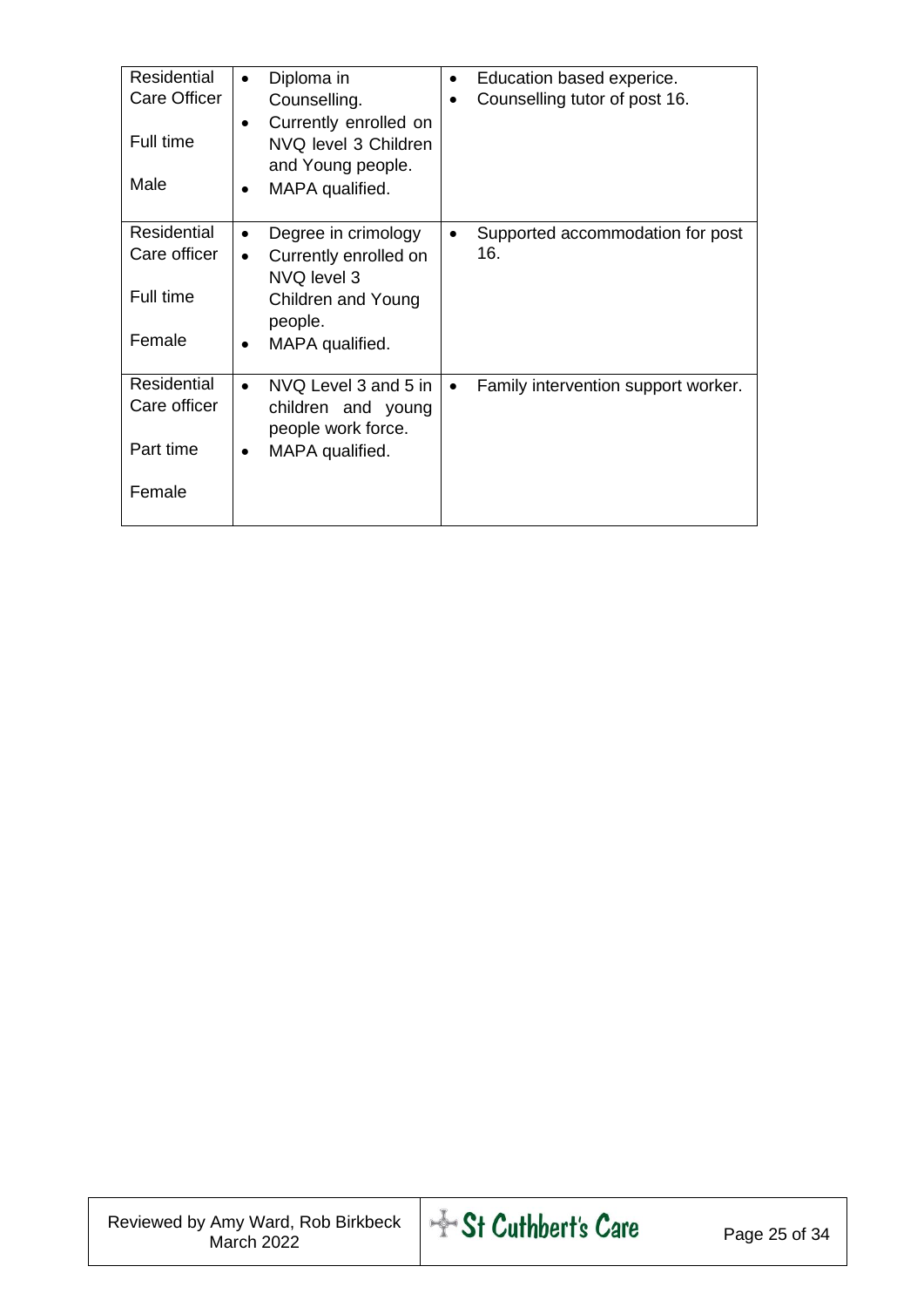#### **20. Details of the management and staffing structure of the children's home, including arrangements for the professional supervision of staff employed at the children's home, including staff that provide education or health care.**

Auton Darlington current staffing structure is as follows; however the home is currently recruiting for vacant posts.

- 1 Registered Manager
- 1 Deputy Manager
- 2 Senior Residental Care Officers
- 7 Residential Care Officers
- 1 Relief Care Officer

The staffing levels at Auton Darlington will be determined by the number of young people who are placed in the home at that time, however we will ensure that there is always a good child-staff ratio to enable staff to undertake individual work without compromising the needs of the group or administrative tasks.

The amount of staff on duty should be no less than one member of staff to two young people at any one time. Two members of staff will be on sleep-in each evening.

The home will usually be staffed when the young people are at school, however there will be times when the home is empty as all members of staff are either out with the young people or implementing another area of their role. During such times staff will be required to work within the guidelines of relevant risk assessments.

If a situation arises where a young person is presenting significant risk to others or themselves it is possible that staffing levels will be increased. This will be at the discretion of the Director of Care. This may require additional funding from the placing authority.

Auton Darlington is strongly committed to the personal and continuous professional development of all staff. We are currently working with outside agencies to ensure that staff meets the Quality Standards for Children's Homes guideline for NVQ qualifications.

We provide a comprehensive in-house training programme and access external specialist courses.

Auton Darlington ensures that staff at all levels receive effective supervision, in accordance with antidiscriminatory practice. All staff will be allocated formal supervision each month. New staff members will have supervisory time allocated on a weekly basis; the induction programme will be the primary focus of this supervision. Staff members who work on a relief basis will have formal supervision every eight shifts.

The purpose of supervision is:

- To ensure management accountability, including allocation of work, management of time, monitoring records, completion of administrative tasks, setting of priorities while promoting consistency between the individual's work and the goals of the agency
- Case management discussion including review of the home's safeguarding policies and procedures.
- To offer professional consultation, with opportunities for staff to reflect on their practice
- To facilitate the supervisee's learning and professional development by providing feedback on his or her practices, including recognition of good work. The supervisor has a particular responsibility for building on good practice and attention to departures from it, and for ensuring that professional relationships and sound judgement in the work are maintained.
- Personal circumstances which affect the worker's professional activities should be acknowledged and discussed as appropriate.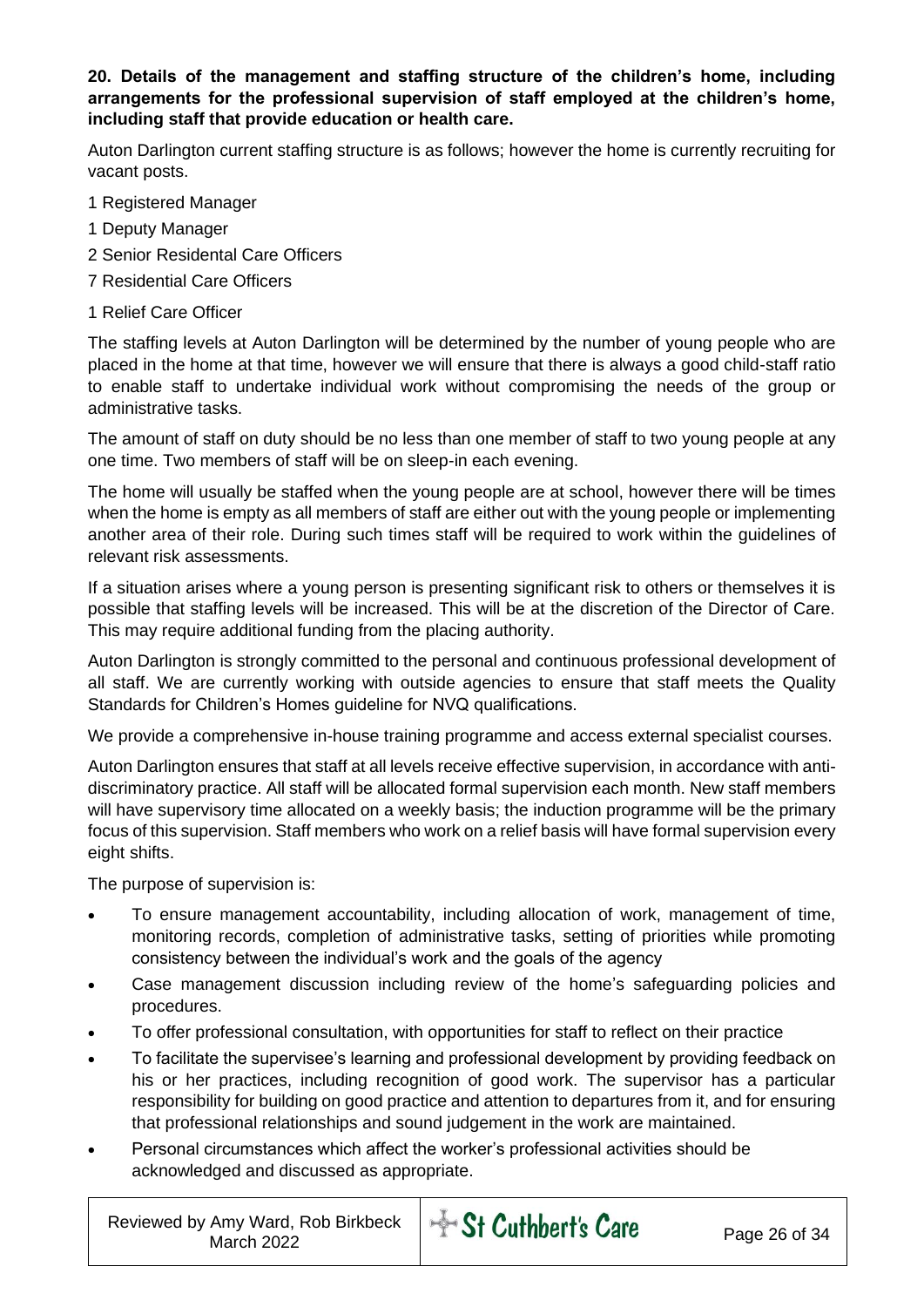• To acknowledge the stress inherent in working in a voluntary social care agency and to provide opportunities for dealing with this where appropriate, recognising that there are times where it is more appropriate for staff to access the St Cuthbert's Care Counselling Service.

Additionally, regular practice observations are carried out throughout the year to support development along with regular informal practice discussions.

The registered manager receives monthly supervision from the Director of Care.

#### **21. If the staff working at the children's home are all of one sex, or mainly of one sex, a description of how the children's home promotes appropriate role models of both sexes.**

Auton Darlington has a diverse staff team and has both male and female staff members.

#### **Care Planning**

#### **22. Any criteria used for the admission of children to the children's home, including any policies and procedures for emergency admission**.

#### **Criteria for Admission**

Auton Darlington will accept referrals where:

- The child is in need of an alternative placement, either where they are new to children's services or because their previous accommodation arrangements have broken down. Children who have previously been placed at Auton Darlington will also be taken into consideration.
- It is felt the child would benefit from a period of stability and individually tailored support before being supported to independent living
- There is an indication that the child would benefit from being accommodated to enable an assessment to be carried out to secure a future care plan to most effectively meet his/her needs
- An assessment has been completed and it has been highlighted that the individual may benefit from a therapeutic environment with an open-ended period of stability to work on individual targets and outcomes to secure a positive future
- The child/young person has an identified educational placement or is in a training programme if they are within the age range required by statutory legal requirements.

Admissions to Auton Darlington will happen in a planned way to ensure that the full referral procedure can be followed. We will consider emergency admissions if the existing young people's needs are not compromised. However, a full risk assessment would be in place prior to admission. Without exception, the process can be tailored to suit the individual needs of the young person. If there is not a current vacancy, the child's name will be placed on the waiting list.

#### **Referral and Acceptance Procedure**

- 1. All referring agencies will be expected to complete a referral form and pre-admission risk assessment before the young person will be considered for the service. The home manager will contact the referrer within two days of receipt of the information to give feedback on the referral status.
- 2. A dynamic group risk assessment will be undertaken to measure the impact of placement on current young people already placed at Auton Darlington. There will aso be a locality risk assessment carried out to mesure the potential risks and impact to the young person from the immediate environment to ensure Auton Darlington is a suitable placement to safeguard the yound person and achieve planned outcomes.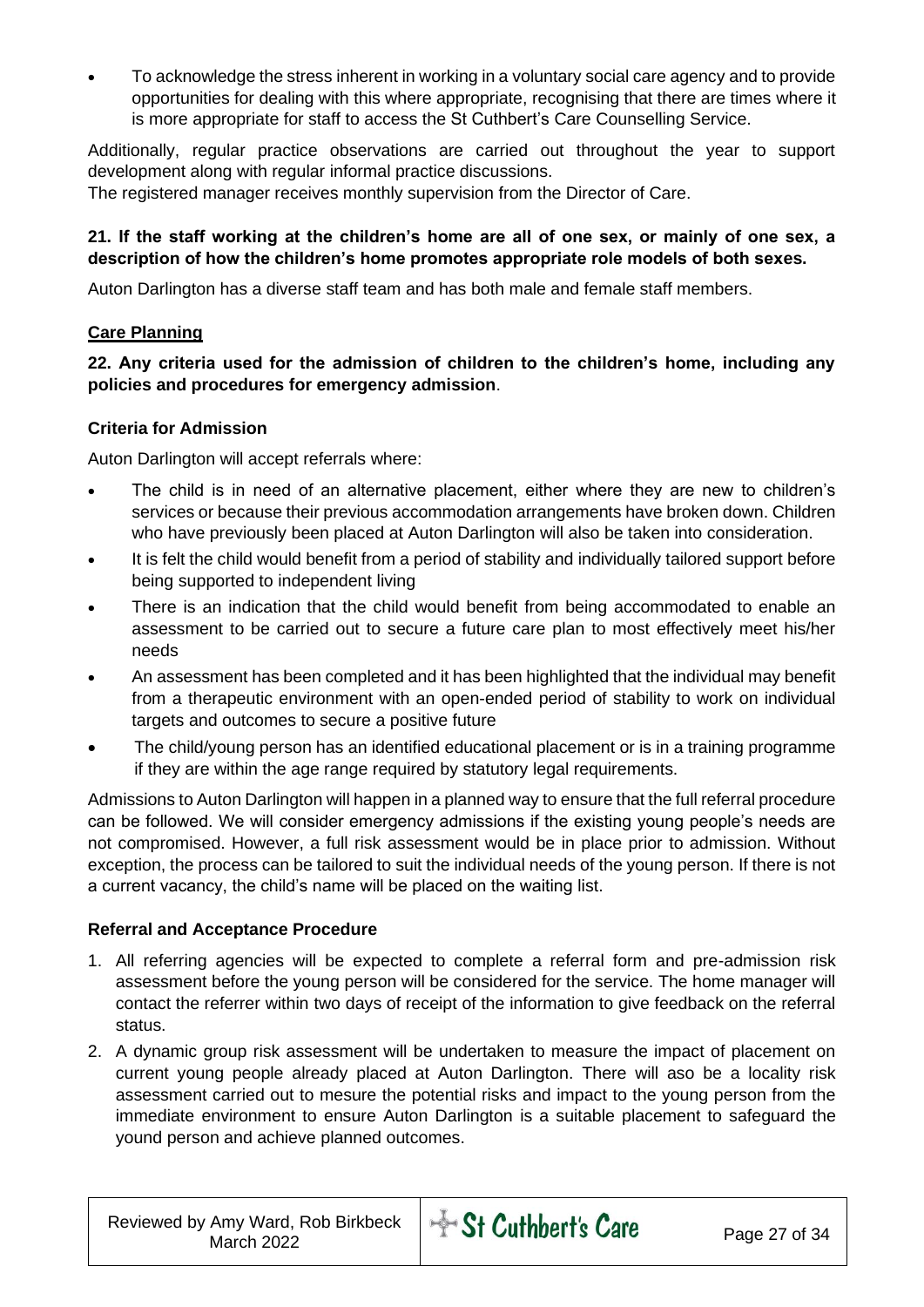- 3. An internal panel meeting will take place to discuss the referral. The purpose of the panel is to conclude the decision of admission, review all documentation and risk assessments and reach a decision
- 4. The home manager will inform the referrer within five working days of the panel decision.
- 5. If there is a vacancy in the service, a key worker will be allocated who will be involved in all stages of the admission process. Otherwise the child's name will be placed on a waiting list.
- 6. Where possible, the home manager and key worker will arrange a contact visit to spend time with the child to explore their understanding and expectations of the placement and gain a stronger understanding of their wishes and feelings. The young person will be encouraged to share their views and wishes to gain a sense of control during the admission period.
- 7. The child will then commence an induction process to the home, which will incorporate visits working towards an overnight stay if it is felt to be in their best interests
- 8. Time will be allocated to the child during each visit to answer any questions, queries or anxieties.
- 9. The home will also allocate time to liaise with professionals involved in the referral and with the child's family if it is appropriate.
- 10. The child's social worker will be expected to attend a pre-admission meeting before the child is admitted to the home. This will give the opportunity to share information and to obtain all relevant documentation for the child.
- 11. A mutually convenient date for admission must be agreed.

If a quicker admission is felt to be in the best interest of the young person this will be facilitated. However, prior to admission a comprehensive risk assessment will be in place and the young people already living at Auton Darlington will be informed.

#### **Children with Special Needs**

All referrals will be considered in line with the criteria for admission.

Although we work with young people whose learning has been affected as a direct result of their experiences, the focus of our work is for children with emotional and behavioural difficulties, therefore it is unlikely that we would be able to fully meet the needs of young people with severe learning disabilities or impairments.

#### **23. Additional Matters**

#### **Therapeutic Techniques**

The care plan in place for each young person will identify the most appropriate adult to carry out individual work with the young person if this is considered necessary. This will either be the key worker or another adult who has a significant relationship with the young person.

All individual work that is implemented at Auton Darlington will be based on social work intervention. If the assessment stipulates that a more specific level of intervention is required, such as child psychotherapy, this would be highlighted to the parenting body and a referral would be made to local health services.

Auton Darlington will work closely in partnership with the child's placing social worker and care team in identifying the appropriate method of individual work required and when would be the optimum time to introduce this work, in collaboration with the child or young person. Auton Darlington, as part of the care team, will contribute to the identification of the appropriate individual to carry out any agreed individual work. In the event that the individual identified or requested to carry out the work is a member of the Auton Darlington staff team then we will be led by the care team and placing social worker with regards to this work. Where appropriate, training will be sought to enable staff to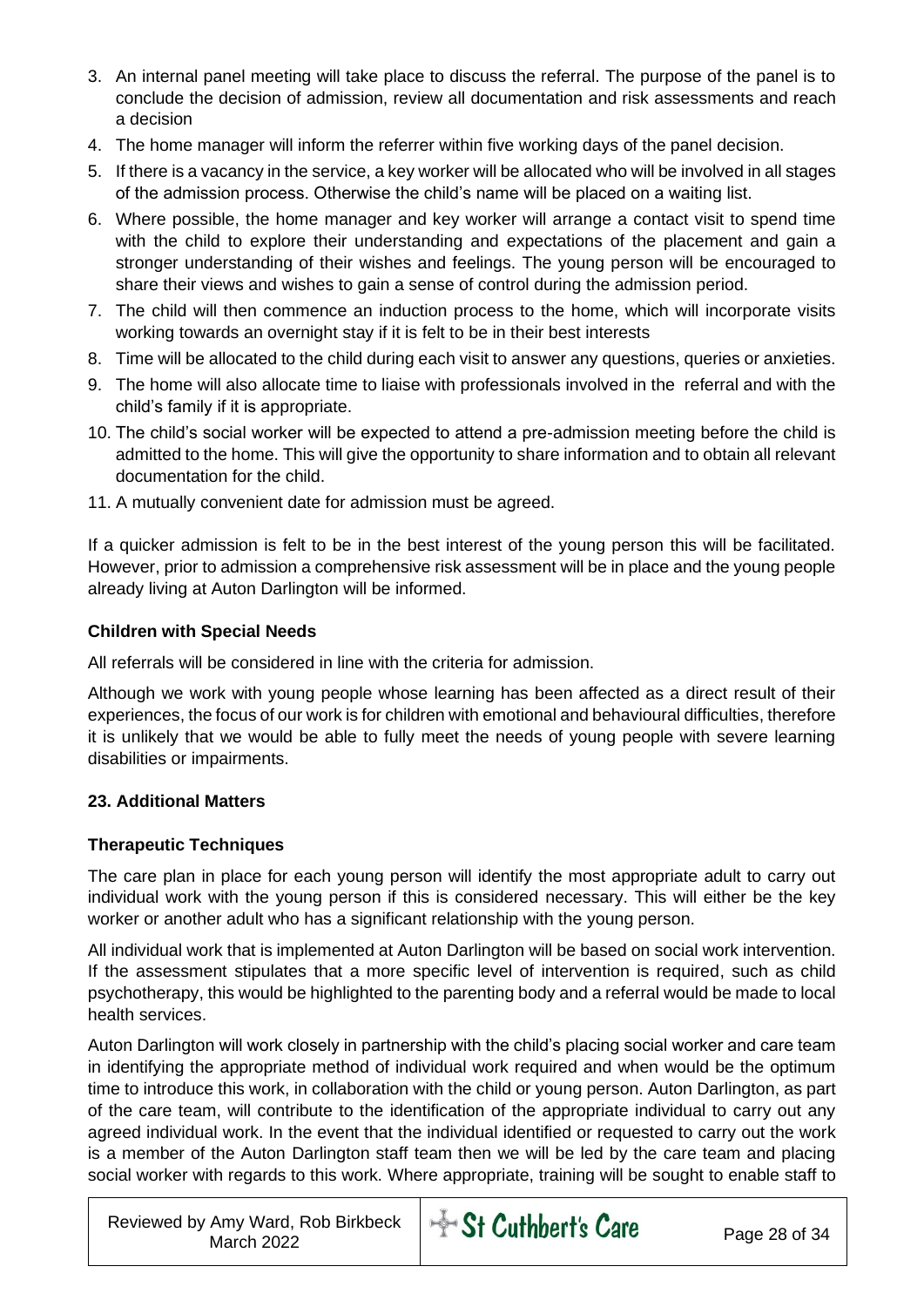fully carry out this role/work to the best of their abilities. If another care team member is identified, then Auton Darlington will offer support where possible and appropriate.

Examples of individual work may include:

#### **Life Story Work**

*"Life Story Work is a structured approach to eliciting and recording the details of an individual's life with a view to identifying appropriate helping strategies." Bornat J in Davies M (pp196, 2000)*

Life story work may be implemented with young people to enable them to gain a stronger understanding of their life and identity, primarily focusing on transitions and key events that are significant. A "Life Story" book will be produced as a written reminder of the important discussions that have taken place between the adult and the child about the people and events in their life.

#### **Solution Focused Therapy**

*"Solution focused approaches have a very wide application their main advantage being the emphasis on listening to the young person's story and focusing on exceptions which is both anti-oppressive and empowering." Milner and O'Byrne (pp150, 2002)*

Solution focused work concentrates on understanding solutions rather than problems. It builds on a young person's existing strengths and works towards future change. Research (see Parton and O'Byrne 2000 and Milner and O'Byrne 2002), shows that this approach has been of benefit to people regardless of ethnicity, age or gender.

#### **Task Centred Practice**

*"Task centred social work is a practice method which provides a clear framework to guide professional intervention. It is a here-and-now, problem solving method which builds on people's strengths." Doel M in Davies M (pp345, 2000)*

Task centred practice is carried out as a focused piece of work with five specific stages, including entry and exit. It is a time limited piece of work offering approaches to problem solving, taking the young people's needs into consideration to bring about change in their situation. Task centred practice is primarily about learning. It was first described as a method of helping people with the "problem of living" (Reid and Epstein 1972). It is a systematic model of social work with a coherent and explicit value base. It is anti-oppressive in that it addresses issues of power and oppression both in the encounter between the practitioner and the young person.

#### **Attachment Theories**

*"Attachment theory is a theory of behaviour and personality development in close relationships. It offers an explanation of the origin of peoples emotional and relationship style … It has now been developed and expanded to consider relationships and emotional behaviour across the lifespan. It is therefore relevant to work with all client groups." D Howe in Davies M (pp25, 2000)*

If a move towards independent living is the agreed care plan, this area of work will focus on relationship skills and roles in society. The staff team will implement each individual's placement care plan to enable appropriate interventions to be carried out.

It is also acknowledged that our skills, knowledge and professional judgement are critical in helping young people learn constructive and adaptive ways to deal with frustration, failure, anger, rejection, hurt and depression.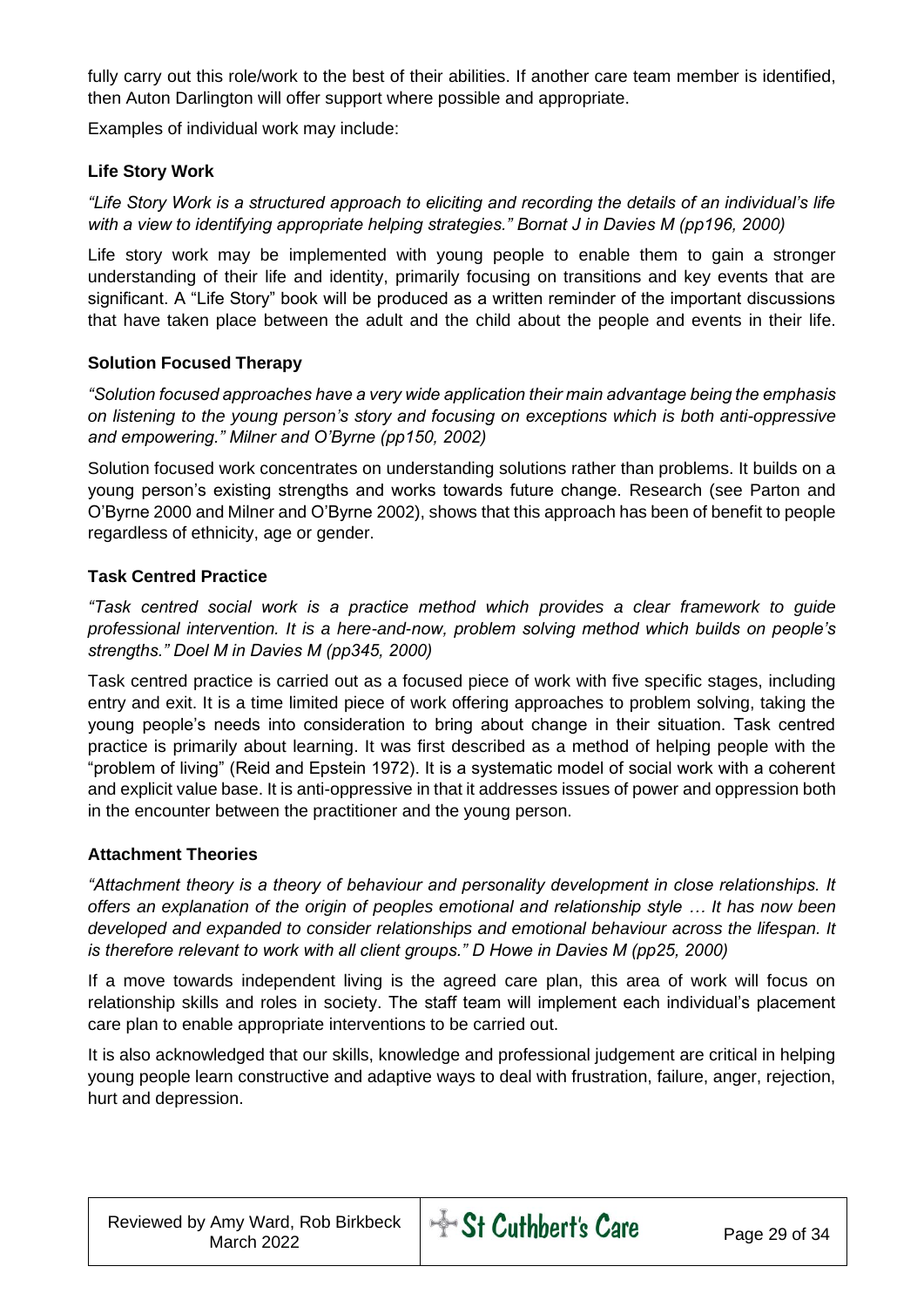#### **Quality Assurance - Service Delivery**

- There is an expectation that the local authority will implement frequent care team meetings to monitor and review the young person's care plan
- The staff team will be actively involved in the Looked After Children's review conferences
- NYAS, an independent agency, will monitor and assess the care process through Regulation 44 visits on a monthly basis.
- The key worker will provide monthly summary reports to each social worker and parents if appropriate. It will provide both a summary of the month and a review of the implementation of the young person's care plan.
- Auton Darlington will encourage and support each child to attend their LAC reviews and care team meetings; however, if they choose not to do so, staff will provide detailed explanations to highlight individual achievements and outcomes. Auton Darlington is committed to breaking down barriers preventing children from participating in their reviews. We endeavour to work with the young person to participate in the decision making process of their care through identifying individualised strategies according to the needs and wishes of the young person.
- Comments from parents and social workers are requested on a monthly basis (via the monthly summaries) throughout the placement to allow parents and placing authorities to share their comments, this will coincide with the LA review
- The manager seeks the views and comments of significant stakeholders regularly through the implementation of the managers' monitoring procedures. These views and comments are then incorporated into the development of the service to maximise the outcomes for our young people and improve the service and care they receive.
- At the end of each placement, the young person and those with parental responsibility will be send a consultation form to share their comments, views and recommendations for the service.

#### **Review Policy**

The concept of review is a continuous process of planning and reconsideration of the care plan of the child. *(The Children Act 1989, Guidance and Regulations, Volume 4. Residential Care), (Chapter 3. Review of Children's Cases).*

Whilst children and young people are resident at Auton Darlington, The Children Act 1989 review requirements will apply:

*"Regulation 2 places a specific statutory duty on the responsible authority to review the case of a child who is looked after or accommodated in accordance with these regulations. Regulation 3 sets out the maximum intervals that may separate reviews. The first review should take place no later than four weeks after the date on which the child begins to be looked after or is provided with accommodation. The second review should take place not more than three months after the date of the first review. Thereafter, subsequent reviews should take place at intervals of not more than six months after the date of the previous review". (The Children Act 1989 Guidance and Regulation. Volume 4 Residential Care Chapter 3.3.5)* 

#### **Requirement to review and frequency**

It is the responsibility of the home manager at Auton Darlington to support this process and ensure that relevant preparation takes place in order to satisfy the requirements of The Children Act and Regulations 4.8,9 and 10 as described below.

- The full participation of both children and parents (where appropriate) in the decision making process
- A structured co-ordinated approach to the planning of child care work in individual cases and
- A monitoring system for checking the operation of the review process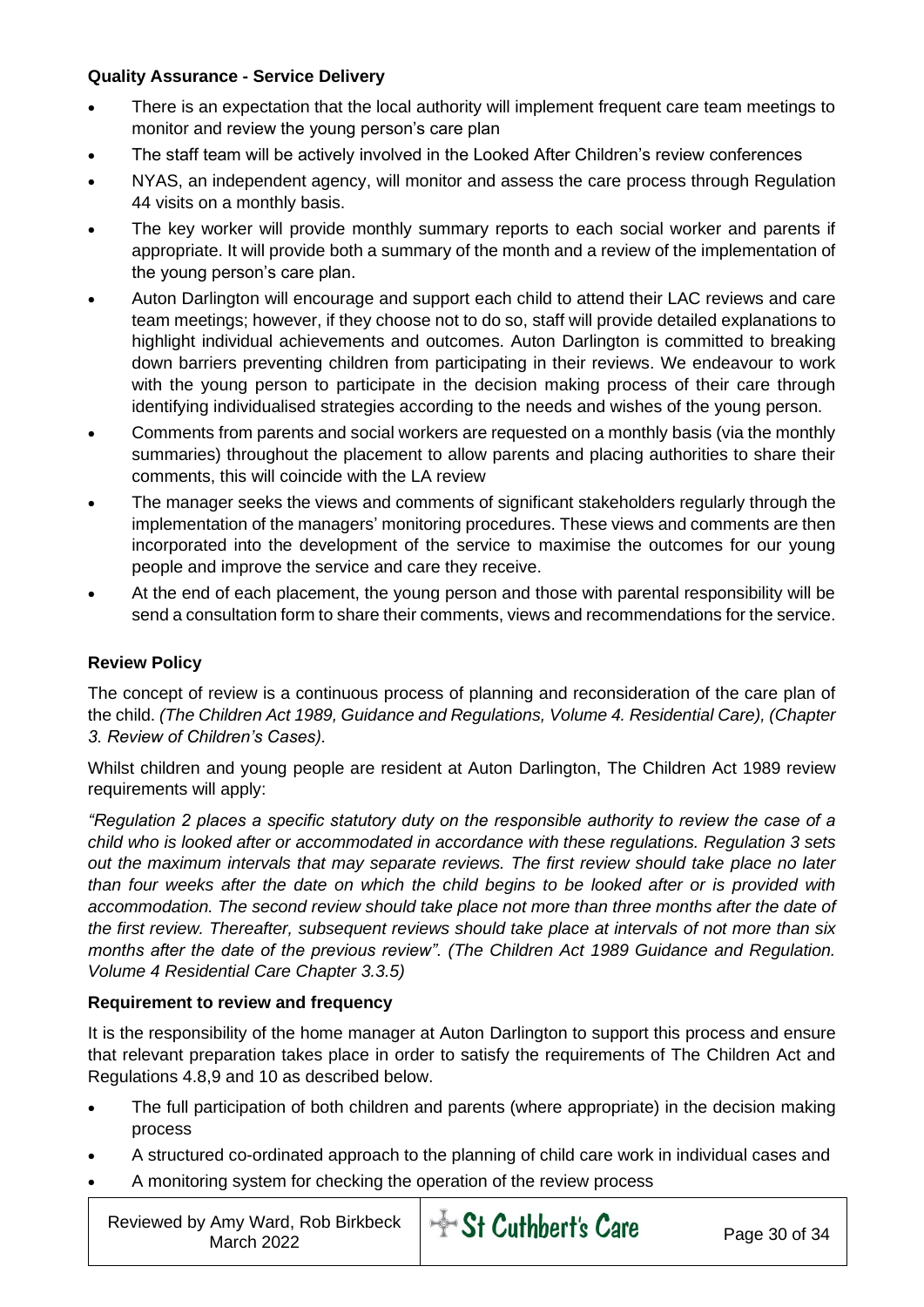We will ensure that the child participates, as far as feasible, in their reviews assisting them to contribute their views and wishes to the process.

#### **Key Worker**

A key worker is a named person who has a central role with a particular young person and who works within Auton Darlington

#### **The Aims of the Role:**

- To promote efficient case management
- To create a named link for the young person and all significant others involved in their care

#### **Responsibilities:**

The key worker aims to promote the general wellbeing of the young person by overseeing all aspects of their care including social, emotional, health and education.

#### **They will be responsible for:**

- Gathering relevant information during the young person's stay which will inform review reports and assessment reports.
- Maintaining the child's file
- The preparation of reviews in conjunction with the young person, including writing up reports and presenting them at reviews and planning meetings.
- The sharing of information to staff members, social workers and all significant people with the young person
- Develop a positive working relationship with the young person with a view to supporting and addressing with them unresolved issues from past events, taking into account any therapeutic needs that may be identified.
- These specific responsibilities will be undertaken alongside the need to promote the welfare of all young people within the group

#### **Evaluation process:**

The key worker will receive regular supervision from senior staff in order to evaluate their progress and identify further need. Sessions will be recorded and reviewed.

#### **Training and Supervision**

St Cuthbert's Care is strongly committed to the personal and continuous professional development of all staff. We are currently working with outside agencies to ensure that staff meet the Quality Standards for Children's Homes guideline for NVQ qualifications.

We provide a comprehensive in-house training programme and access external specialist courses.

St Cuthbert's Care ensures that staff at all levels receive effective supervision, in accordance with anti-discriminatory practice.

All staff will be allocated formal supervision each month. New staff members will have supervisory time allocated on a weekly basis; the induction programme will be the primary focus of this supervision. Staff members who work on a relief basis will have formal supervision every eight shifts.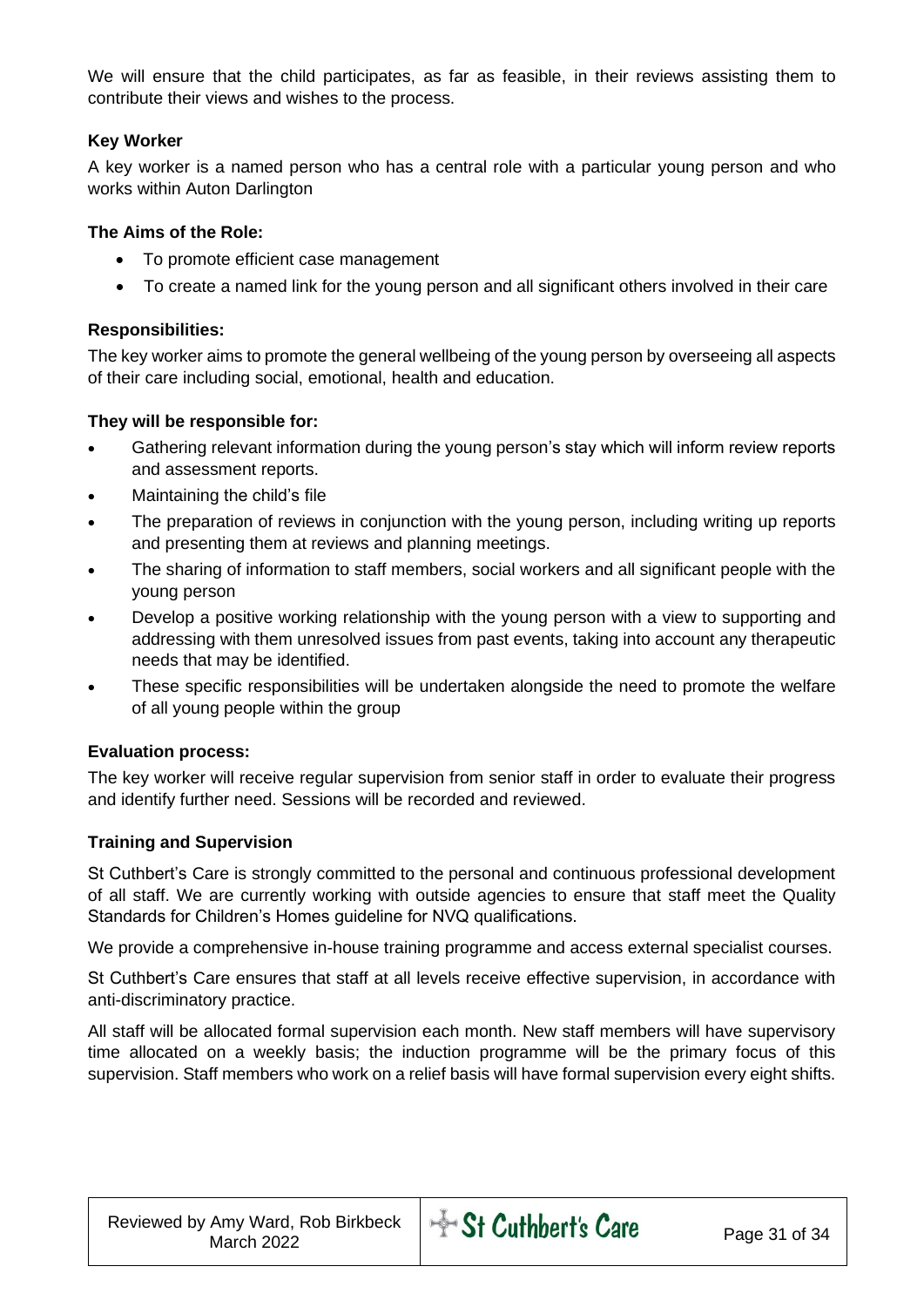#### **Health and Safety**

All employees are expected to familiarise themselves with the St Cuthbert's Care Health and Safety policy as they commence employment. The agency ensures that all staff receive core health and safety training during their induction period. The young people at Auton Darlington also receive regular fire instruction.

Instruction on the fire system and its operation is carried out with each staff member on the first day of employment, for a second time within four weeks then quarterly thereafter. As well as statutory training on fire safety, staff will receive fire instruction via staff meetings covering areas such as: fire prevention, fire protection and fire procedures.

St Cuthbert's Care recognises and accepts its responsibilities as an employer for providing a safe environment for everyone involved with the service. St Cuthbert's Care has achieved the CHAS award. The CEO, the Agency Health and Safety Officer, Director of Care, Home Manager and the Home Health and Safety representative have responsibility in their respective roles for the provision and maintenance of:

#### **A safe working environment**

- Safe arrangements for the use, handling, storage and transport of articles and substances used by employees
- Sufficient information, instruction, training and supervision to avoid hazards and contribute positively to their own safety and health at work
- Period reviews and updating of health and safety procedures within their work areas of responsibility and monitoring their effectiveness by regular checks and recommendations where appropriate.

The agency reminds all employees of their duties under section seven of the Health and Safety at Work Act to take care of their own safety and that of other workers and that of the people they work for and to co-operate with the agency, enabling it to carry out its responsibilities successfully.

#### **First Aid**

All staff at Auton Darlington receive first aid training to enable them to take charge in an emergency situation.

All first aid treatment will be recorded in the accident book.

The first aid box will be fully stocked in accordance with agency guidelines and is accessible at all times.

#### **COSHH**

The agency complies with the Control of Substances Hazardous to Health Regulations 1998, (COSHH), which requires employers to prevent or control exposure to hazardous substances at work.

An assessment of health risks faced by employers and risk to young persons' health from exposure to substances used in Auton Darlington will be carried out every six months. All substances used in the home will be assessed in terms of potential hazard and control mechanisms introduced as necessary. All new substances being introduced will be similarly assessed. Manufacturer's guidelines will be obtained and followed.

#### **Accident Prevention**

Comprehensive risk assessments are carried out in relation to any hazard which may be a risk to Health and Safety on Auton Darlington premises. Risk assessments are regularly reviewed and shared with the Health and Safety Officer.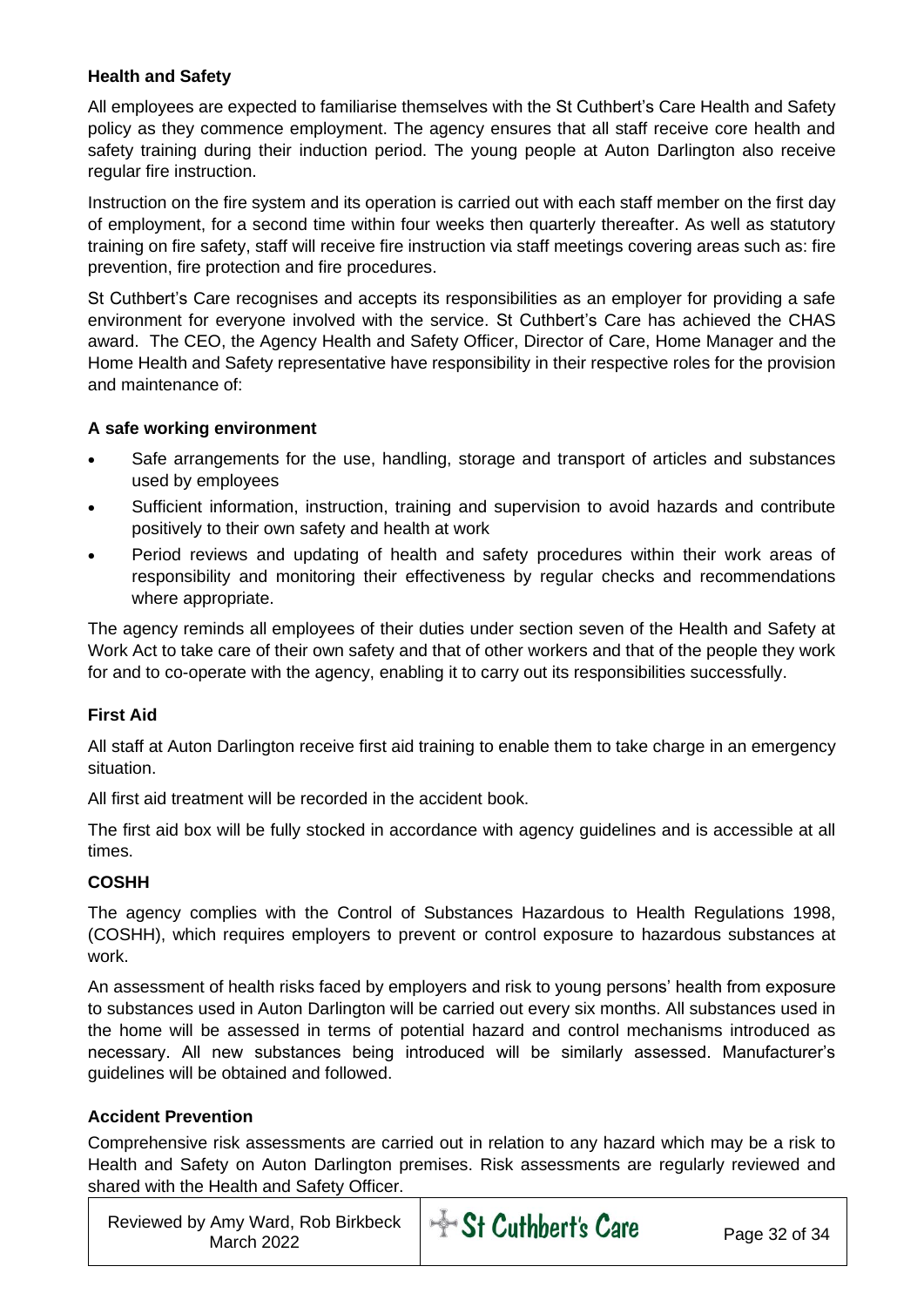#### **Violence at Work**

St Cuthbert's Care endeavours to provide a safe working environment to all staff. All staff are trained in MAPA during their induction period then supported with refresher courses on a frequent basis.

Risk Management Plans identify and outline strategies to manage known behaviours the young people may display and are compiled from the young person's history and continual observation whilst in the home.

Should a violent incident occur, the agency will ensure that the staff member receives appropriate support. This can be in the following form:

- On the spot supervisory or peer de-briefing
- Supervision to support reflective practice
- Access to the agency counselling service

Incident reports are required for all violent incidents; these are communicated to the Director of Care, placing social worker and parents (where appropriate).

All details will be recorded in the accident book, as required by Health and Safety regulations.

#### **Fire System**

In order to comply with Health and Safety Legislation and Children's Home Regulations 2015, Auton Darlington has a fire alarm system and emergency lighting system.

Appropriate fire extinguishers and fire blankets are situated around the home; the type, quantity and location conform to the requirements made by the Local Authority Fire Services. Standard safety checks and tests are carried out by Auton Darlington staff and an external organisation that specialise in this area.

#### **Risk Taking**

Although some of the young people we work with present high risks within some situations (going missing, disruption), we strive to support them to participate in as many activities as possible through taking calculated risks.

Staff accompanying young people on activities are required to ensure that the health and safety arrangements are adequate and to always follow the young person's individual risk assessments alongside any activity risk management strategies.